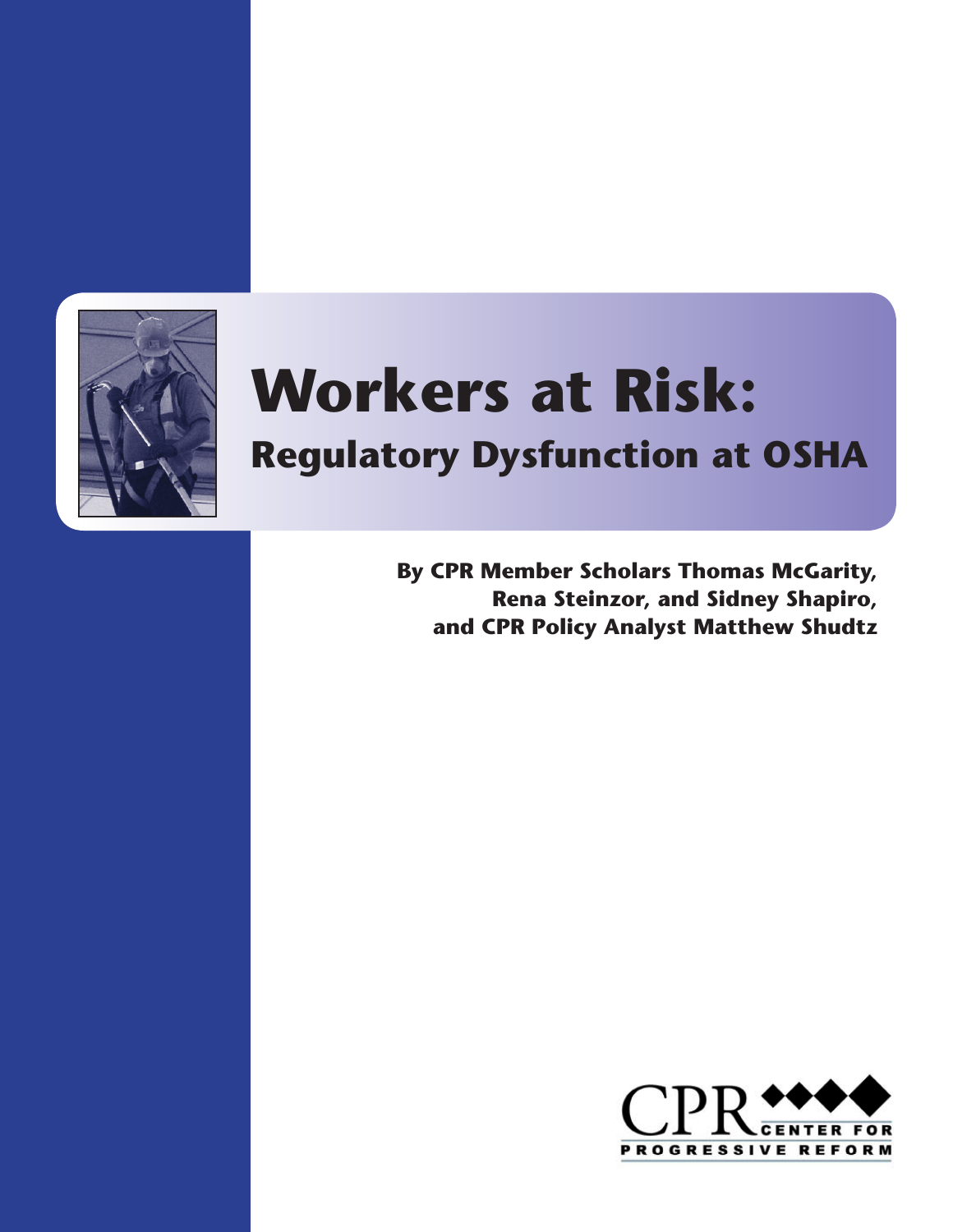#### **Center for Progressive Reform White Paper #1003**

#### **February 2010**

## **About the Center for Progressive Reform**

Founded in 2002, the Center for Progressive Reform is a  $501(c)(3)$  nonprofit research and educational organization comprising a network of scholars across the nation dedicated to protecting health, safety, and the environment through analysis and commentary. CPR believes sensible safeguards in these areas serve important shared values, including doing the best we can to prevent harm to people and the environment, distributing environmental harms and benefits fairly, and protecting the earth for future generations. CPR rejects the view that the economic efficiency of private markets should be the only value used to guide government action. Rather, CPR supports thoughtful government action and reform to advance the well-being of human life and the environment. Additionally, CPR believes people play a crucial role in ensuring both private and public sector decisions that result in improved protection of consumers, public health and safety, and the environment. Accordingly, CPR supports ready public access to the courts, enhanced public participation and improved public access to information. The Center for Progressive Reform is grateful to the Public Welfare Foundation for funding this report, as well as to the Deer Creek Foundation, the Bauman Foundation, and the Open Society Institute for their generous support of its work in general.

This report is a collaborative effort of the following Member Scholars and staff of the Center for Progressive Reform: **Thomas McGarity**, University of Texas—Austin School of Law; **Sidney Shapiro**, Wake Forest University Law School; **Rena Steinzor**, University of Maryland School of Law; and **Matthew Shudtz**, CPR Policy Analyst.

For more information about the authors, see page 31.

www.progressivereform.org

For media inquiries contact Matthew Freeman at mfreeman@progressivereform.org

or Ben Somberg at bsomberg@progressivereform.org.

For general information, email info@progressivereform.org

© 2010 Center for Progressive Reform

#### **Acknowledgments**

**The Center for Progressive Reform is grateful to the Public Welfare Foundation for its generous support of this project.** 

**Printed in the U.S.A.** 



Cover Photo: Courtesy WikiCommons.

**Workers at Risk: Regulatory Dysfunction at OSHA**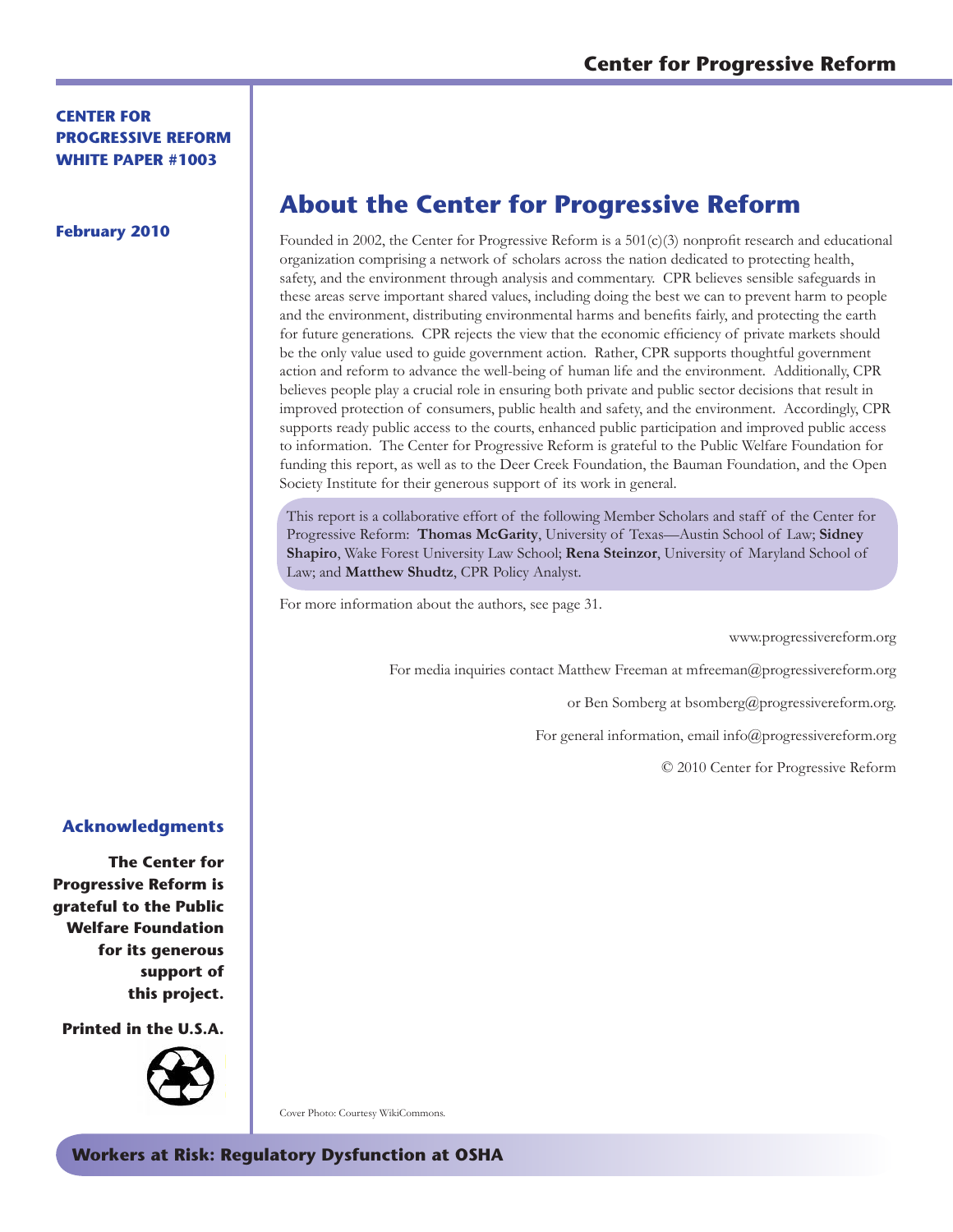## **Executive Summary**

The Occupational Safety and Health Administration was born with a heavy load to bear – the obligation of ensuring that every worker in America has a safe and healthful workplace for his or her entire working life. In its early years, OSHA acted with great vigor, establishing important standards for occupational health and safety that have prevented hundreds of thousands of injuries and illnesses. But the agency has not aged gracefully. Today its enforcement staff is stretched thin and the rulemaking staff struggle to produce health and safety standards that can withstand industry legal challenges. In short, OSHA is a picture of regulatory dysfunction.

Regulatory dysfunction in the federal government is manifest in administrative agencies that lack the resources, statutory authority, leadership, and affirmative help from the White House to accomplish the goals Congress has set out for them. OSHA's current leadership – Assistant Secretary David Michaels and Deputy Assistant Secretary Jordan Barab – are committed to revitalizing the embattled agency by turning it into a professional regulator and competent enforcement agency. But Michaels and Barab have inherited a resource-starved agency operating under a statute that has been enfeebled by 30 years of troubling appellate court decisions and White House initiatives that substantially increase the time and effort needed to implement a proactive regulatory agenda.

This white paper explores the causes of OSHA's regulatory dysfunctions and describes their negative impacts on OSHA and America's workers. With the decreasing power of unions to organize and press employers to implement strong health and safety programs, employees in every occupation rely on OSHA to protect them from occupational hazards. Yet, in the last decade, OSHA has dropped more standards from its regulatory agenda than it has finalized, largely due to insufficient budget authority. And the agency's enforcement program has assessed such paltry fines for even fatality-related violations of the law that many employers see no incentive in addressing hazards, much less developing precautionary health and safety programs.

After describing OSHA's problems in detail, this paper outlines a number of reforms that could enhance the agency's performance. Although certain aspects of the Occupational Safety and Health Act could use improvement, the recommendations in this paper focus on regulatory reform – that is, administrative actions that OSHA could implement in the short term. A subsequent white paper will address legislative reform.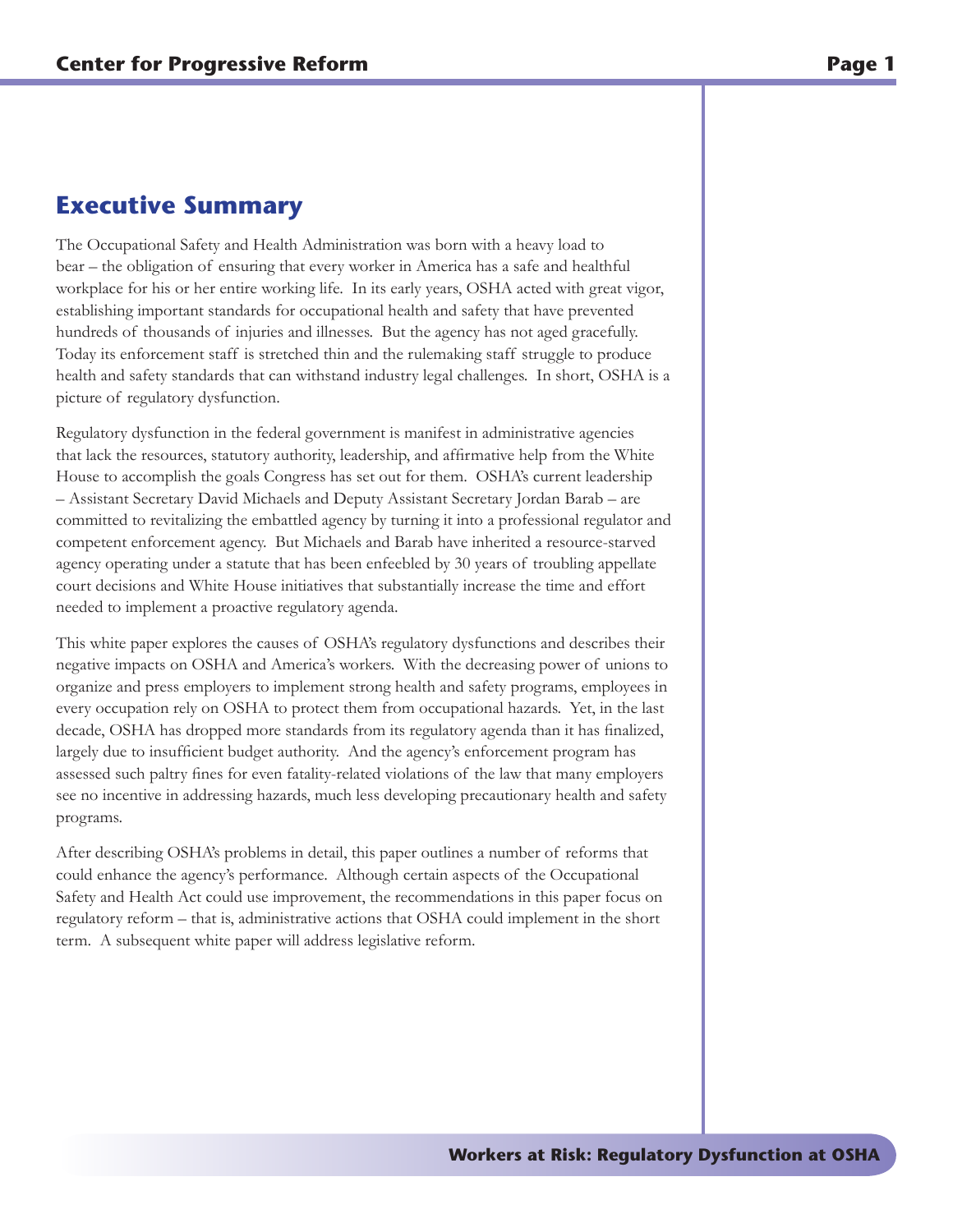| <b>TABLE 1. Recommendations for OSHA Regulatory Reform</b> |                    |                                                                                                                                                                                                                                                                                                                                                                                                                                                                                                                                                                                                                                                                                                                                                                                                                                                                                                                                                                                                                                  |  |  |  |
|------------------------------------------------------------|--------------------|----------------------------------------------------------------------------------------------------------------------------------------------------------------------------------------------------------------------------------------------------------------------------------------------------------------------------------------------------------------------------------------------------------------------------------------------------------------------------------------------------------------------------------------------------------------------------------------------------------------------------------------------------------------------------------------------------------------------------------------------------------------------------------------------------------------------------------------------------------------------------------------------------------------------------------------------------------------------------------------------------------------------------------|--|--|--|
| Enforcement                                                |                    | • Use the General Duty Clause to protect workers who are exposed to chemicals that lack OSHA-derived Permis-<br>sible Exposure Levels.<br>• End the practice of regularly discounting penalties before they're even proposed.<br>• Publish all negotiated settlement proposals for public comment.<br>• Conduct a rigorous analysis of what resources would be required to make the OSHA inspection program a<br>credible threat for employers chronically out of compliance, restoring the efficacy of deterrence-based enforce-<br>ment throughout the agency.<br>Based on that analysis, request substantial increases in funding from the White House.<br>• Redesign the scope and priorities of National Emphasis Programs, seeking advice of inspection staff.<br>• Improve training to promote criminal referrals.<br>• Work with state and local prosecutors to prompt criminal indictments in certain cases.<br>• Rethink the proper balance between traditional enforcement (inspections) and "compliance assistance." |  |  |  |
| Rulemaking                                                 | the agency.        | • Seek additional resources to increase rulemaking staff.<br>• Ask the Solicitor of Labor for a new analysis of risk assessment burdens imposed by the Benzene decision.<br>• Use generic standards to combine multiple hazards or agenda items into a single rulemaking.<br>• Avoid the use of negotiated rulemaking.<br>• Conduct peer reviews, when necessary, concurrently with public comment periods and hearings.<br>• Improve transparency with respect to the White House Office of Management and Budget's interaction with                                                                                                                                                                                                                                                                                                                                                                                                                                                                                            |  |  |  |
| Recordkeeping                                              | illness reporting. | • Update IMIS (OSHA's Integrated Management Information System).<br>• Work with the Bureau of Labor Statistics to improve the quality of injury and illness statistics.<br>Develop a strategy for eliminating employer prizes and disciplinary actions that lead to incorrect injury and                                                                                                                                                                                                                                                                                                                                                                                                                                                                                                                                                                                                                                                                                                                                         |  |  |  |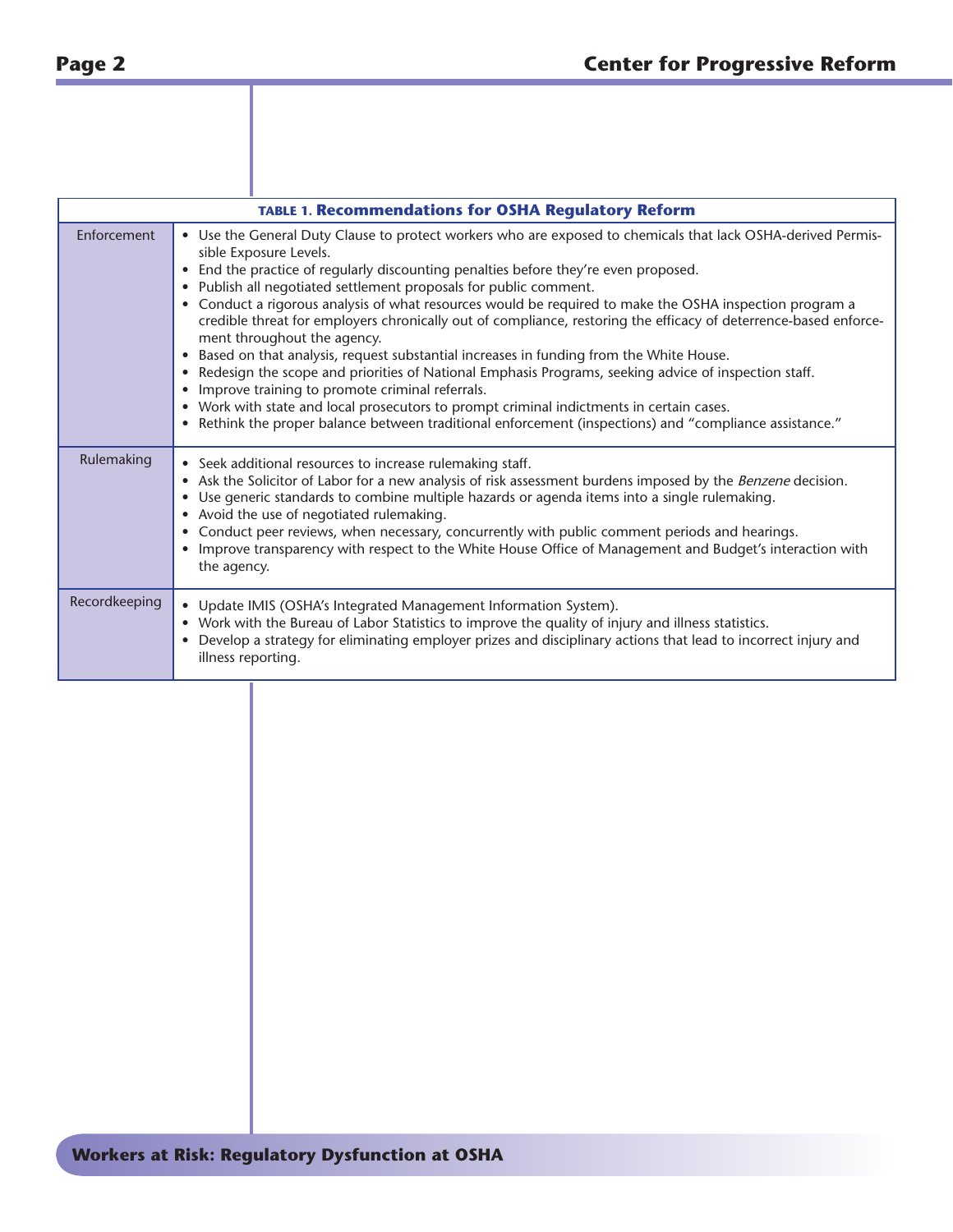## **Introduction**

In 2005, the Government Accountability Office (GAO) released a report on the state of occupational safety and health programs in the meat and poultry industry that painted a picture eerily reminiscent of the images described in Upton Sinclair's 1906 masterpiece, *The Jungle*. GAO's account of conditions endured by newly immigrated workers in the slaughterhouse industry provides a shocking reminder that occupational hazards are not confined to heavy industry.

The type of work performed and the plant environment expose workers to many hazards. The work is physically demanding, repetitive, and often requires working in extreme temperatures—such as in refrigeration units that range from below zero to 40 degrees Fahrenheit—and plants often have high turnover rates. Workers often stand for long periods of time on production lines that move very quickly, wielding knives or other cutting instruments used to trim or remove portions of the carcasses. Conditions at the plant can also be loud, wet, dark, and slippery. Workers responsible for cleaning the plant must use strong chemicals and hot pressurized water to clean inside and around dangerous machinery, and may experience impaired visibility because of steam. … While the most common injuries are cuts, strains, cumulative trauma caused by repetitive cutting motions, and injuries sustained from falls, more serious injuries, such as fractures and amputation, also occur. For example, according to OSHA data, a worker died when he attempted to replace his knife in the scabbard hanging from his belt, missed the opening, and pushed the knife into his leg, severing his femoral artery. In addition, some workers become ill because of exposure to chemicals, blood, and fecal matter, which can be exacerbated by poor ventilation and extreme temperatures.<sup>1</sup>

What differentiates the workers in today's meatpacking industry from the workers in the early 1900s is the existence of a law – the Occupational Safety and Health Act (OSH Act) – and an agency – the Occupational Safety and Health Administration (OSHA) – that were designed to ensure modern workers would have a safe and healthful workplace. The OSH Act paved the way for federal regulatory standards that are "reasonably necessary or appropriate to provide safe or healthful employment and places of employment."<sup>2</sup> And it worked. OSHA's health and safety standards have been credited with a significant decrease in work-related illness and injury where those standards have been created and enforced. The "lockout/tagout" standard, which required the installation of devices to ensure that heavy machinery was not turned on while repairs were being made, for instance, was credited with 30-percent annual reductions in lockout-related fatalities in the auto industry in its first eight years and a 55-percent reduction in lockout/tagout-related fatalities at ten basic steelproducing companies between 1990 and 1997.3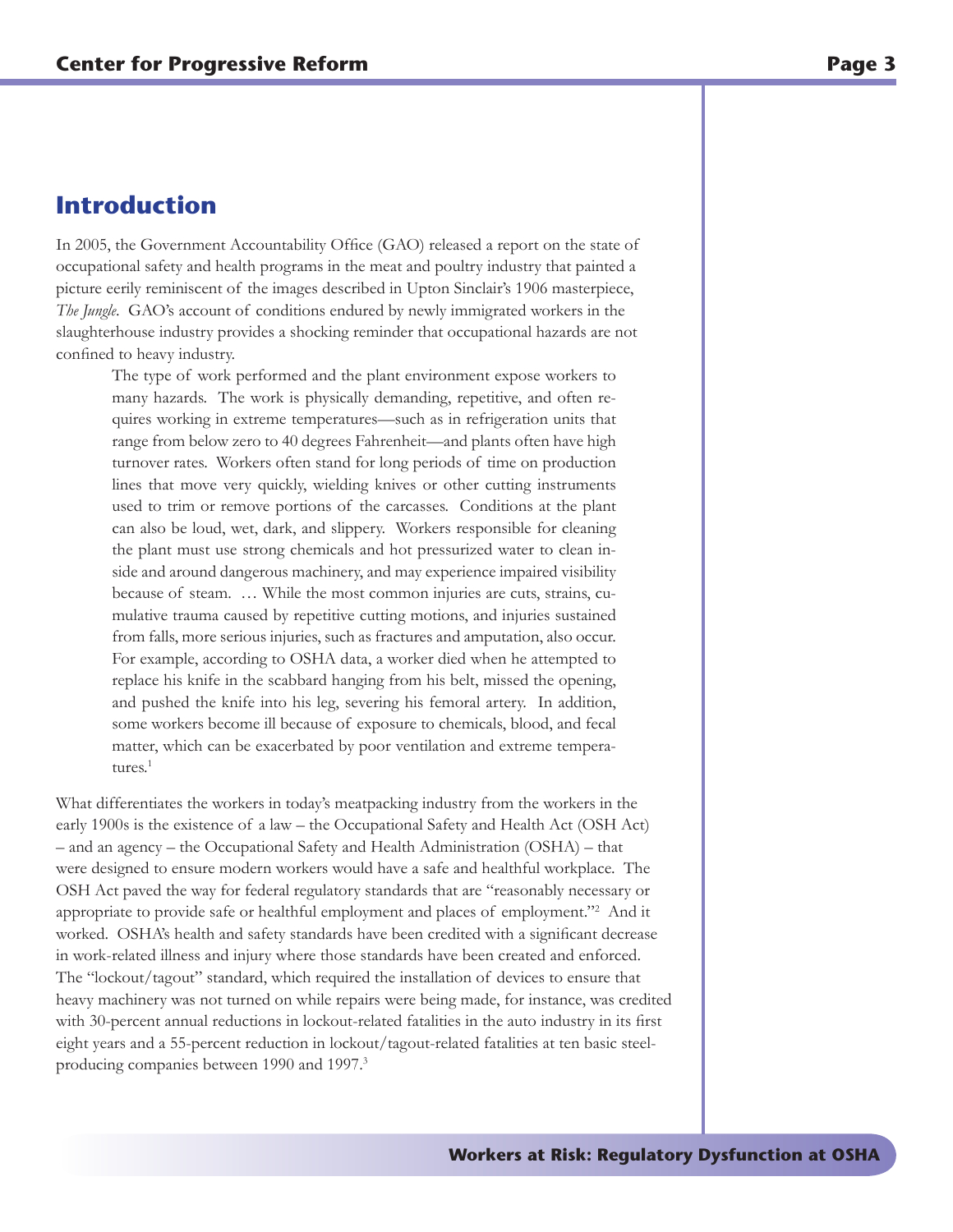However, in more recent years, illness and injury rates have stopped declining, and today's injury and illness rates are virtually the same as 15 years ago, suggesting that OSHA is not utilizing new and evolving knowledge about managing occupational hazards to foster improvements in U.S. workplaces.

Observing OSHA in its struggle to implement and enforce the OSH Act is a study of regulatory dysfunction. OSHA and its state partners employ fewer than 2,100 inspectors to keep tabs on more than 8 million U.S. workplaces.<sup>4</sup> OSHA must meet so many analytical requirements that it takes more than a decade to implement a single new standard. By one count, OSHA is subject to 18 different statutory, court-created, and administrative limits on its rulemaking process.<sup>5</sup>

Organizational structures that separate enforcement staff, rulemaking staff, researchers, and agency lawyers prevent OSHA from operating as efficiently as possible. This paper describes, in detail, how these sources of regulatory dysfunction have serious implications for workers' health and safety and lists a series of legal and regulatory reforms that could reinvigorate the troubled agency.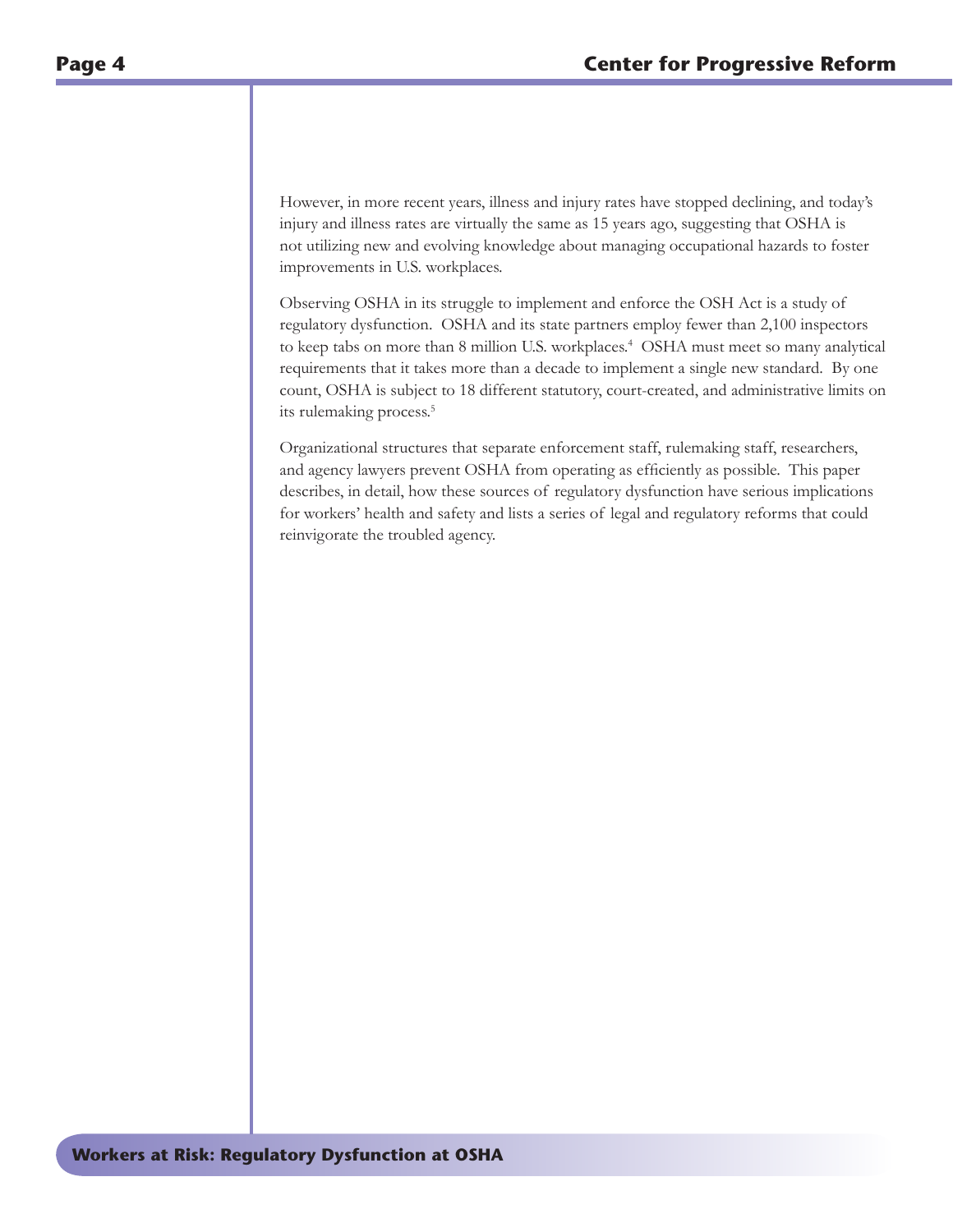## **Resource Shortfalls**

Regulatory dysfunction at any agency, and in particular at OSHA, begins with resource constraints. Often, the most difficult and most important work for a regulatory agency is the most resource-intensive. Enforcement that has a meaningful deterrent effect is the prime example. Inspectors must be trained and deployed across the entire country. OSHA must develop fair and effective mechanisms for targeting the most dangerous worksites for inspection by trained personnel. If conducted properly, a compliance assessment at a very large worksite might take 2,000 employee-hours. The accompanying legal proceedings can drag on for months or years. In Fiscal Year 2010, OSHA will spend about \$227 million on federal enforcement programs, but will only have the capacity to inspect 40,000 of the nation's more than 8 million workplaces.

Proactive rulemaking to manage emerging hazards, such as lung disease linked to diacetyl, and other flavoring chemicals used in the popcorn industry, can also be a huge resource drain. Every type of OSHA employee – economists, engineers, occupational health specialists, lawyers – is involved in the development of new health and safety standards. Coordinating their work is difficult and costly.

Yet, OSHA operates on a shoestring budget. OSHA's budget climbed steadily in the 1970s, funding the agency's growing capacity to develop new rules and enforce the OSH Act, which in turn triggered a backlash from the business community. Under the Reagan and George H.W. Bush administrations, OSHA's budget was first cut and then held roughly even with inflation. The Clinton administration gave OSHA a boost, and the agency's budget reached an historic high in 2001. But that was the same year that the agency published its ill-fated ergonomics standard, and, like OSHA's aggressive enforcement in the late 1970s, the ergonomics standard elicited a backlash in the business community and a subsequent whittling-away of the agency's budget under George W. Bush.

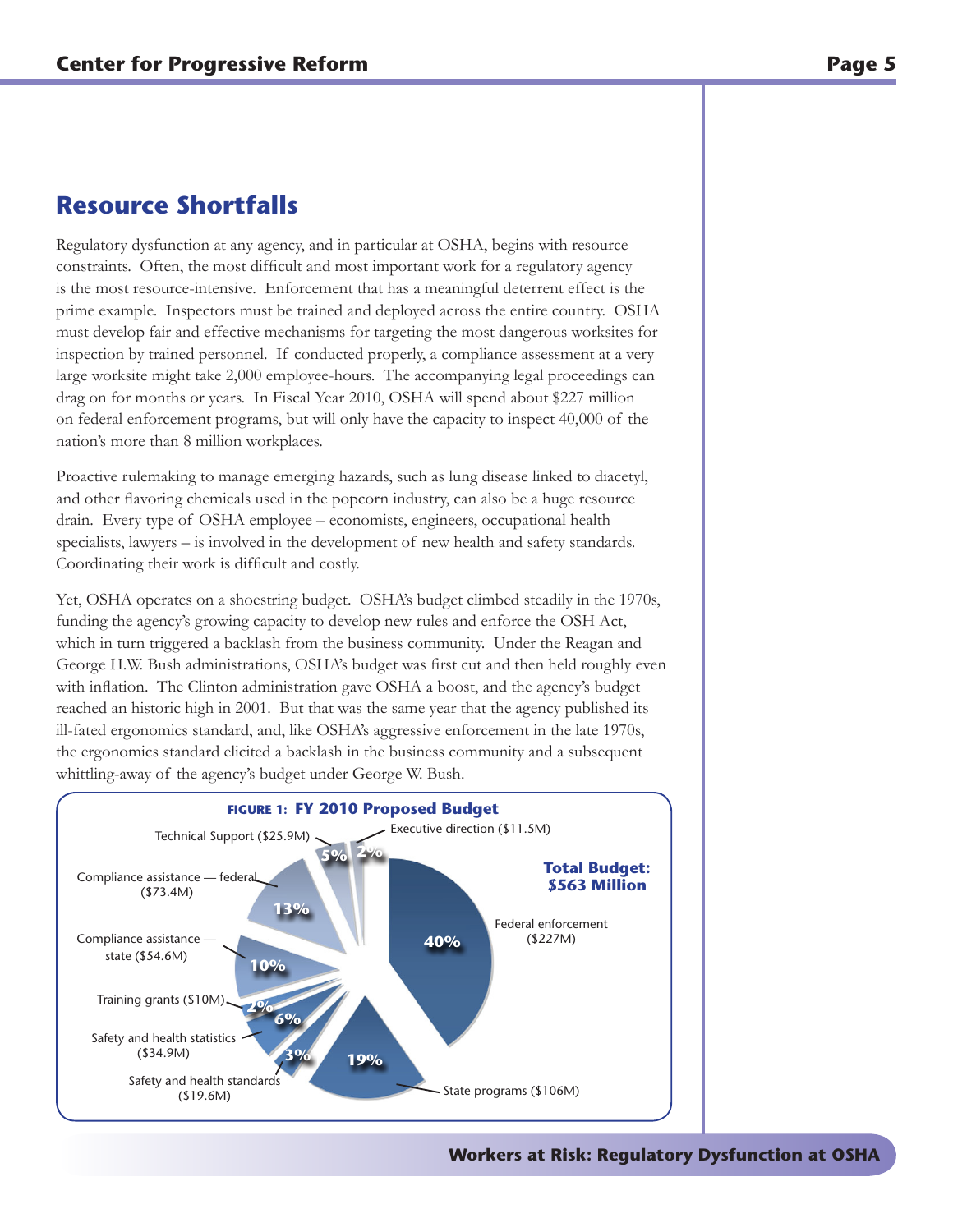

One important feature of OSHA's budget is the part of OSHA's annual budget authority that is distributed to various states. Under the OSH Act, individual states can assume responsibility for protecting workers' health and safety by creating state-level laws, institutions, and resources that are at least as effective in providing safe and healthful workplaces as OSHA and the OSH Act.<sup>6</sup> The Secretary of Labor has approved 27 such "state plans," although in five states the state's jurisdiction only covers public employees. When a state plan is approved, OSHA generally relinquishes responsibility for inspecting worksites in the state but provides the state with significant funding to carry out its occupational safety and health program. States may receive up to 50 percent of their occupational safety and health budgets in the form of federal grants. For the last ten years (prior years' breakdowns were not readily available), about one-fifth of OSHA's proposed budget has been distributed to state-plan states.

Of the remaining 80 percent of the agency's budget, half is spent on federal enforcement activities (worksite inspections and accident and whistleblower investigations), and half is spent on all of OSHA's other activities. This last 40 percent of OSHA's budget is where the priorities are the most skewed. Almost a quarter of OSHA's total budget is directed to compliance assistance programs that have a weak track record. A mere 2 percent of the budget goes to worker training programs, and just 3 percent of the budget goes to improving health and safety standards. The small percentage of OSHA's budget spent on rulemaking only begins to tell the story. Claiming that insufficient resources stand in the way, OSHA has withdrawn more rules from its regulatory agenda than it has finalized in the last decade.<sup>7</sup>

OSHA's \$513 million budget for Fiscal Year 2009 is less than 0.02 percent of the year's \$3.1 trillion total federal outlays, such an infinitesimal portion that funding the agency at adequate levels would not affect the country's capacity to reduce the deficit in any meaningful manner. Adequate funding for the agency would mean improving the ratio of inspectors to workers. In the late 1970s, the ratio of federal inspectors to federally protected workers was about

**OSHA's \$513 million budget for FY 2009 is less than 0.02 percent of the year's \$3.1 trillion total federal outlays.**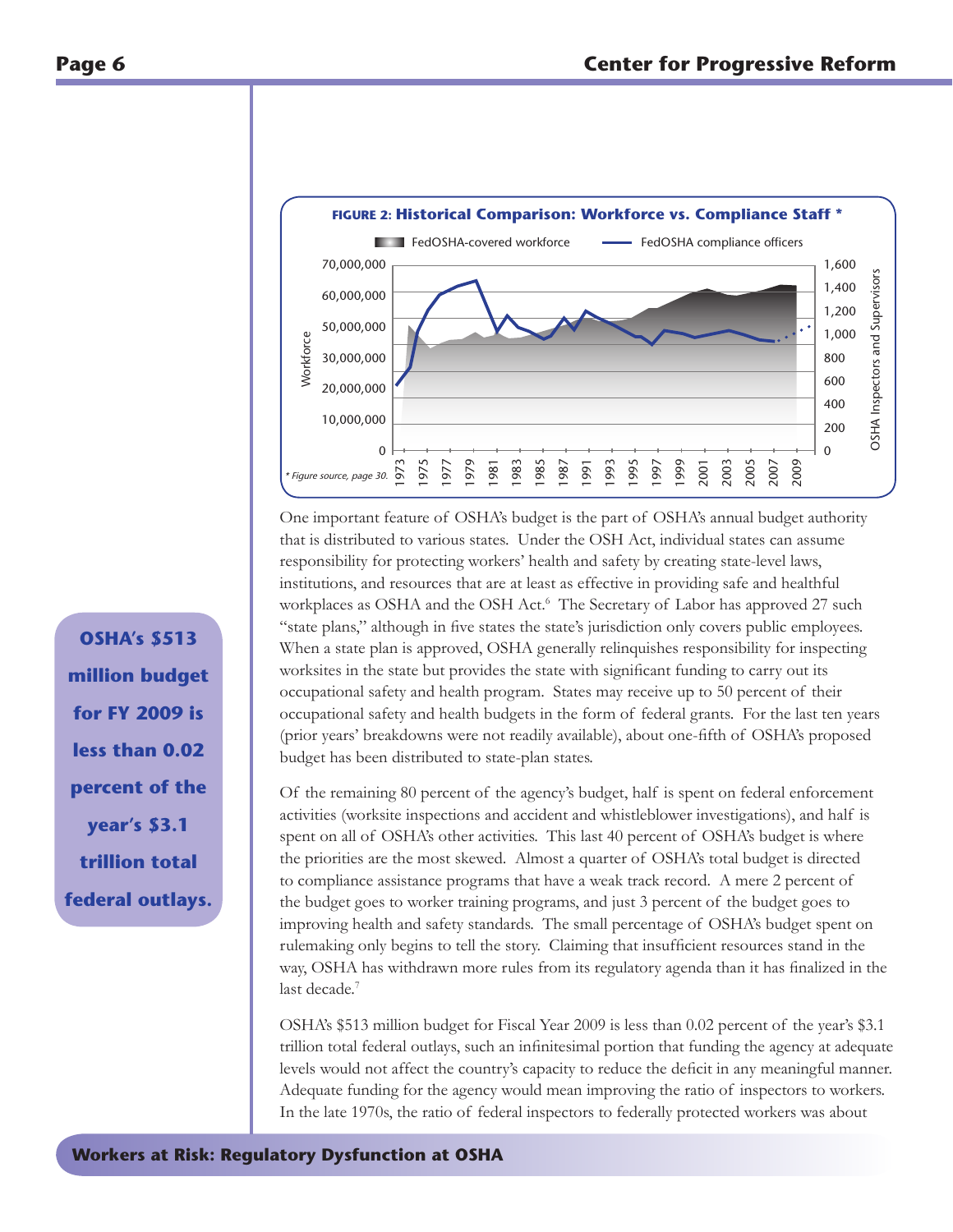1 to 30,000. Today, an OSHA inspector covers more than 60,000 workers. Increasing the number of federal inspectors, along with a corresponding increase in funding to state programs would yield obvious improvements in workers' safety and health. In recent years, OSHA has been able to increase enforcement staff at a cost of about \$125,000 per full time staff person. Doubling the enforcement staff would obviously involve significant other costs (infrastructure, etc.), so at a minimum, OSHA would need another \$125 million per year. We recommend that OSHA initiate an objective and critical analysis of what resources are necessary to conduct inspections with a frequency that employers once again are concerned about becoming the target of deterrence-based enforcement.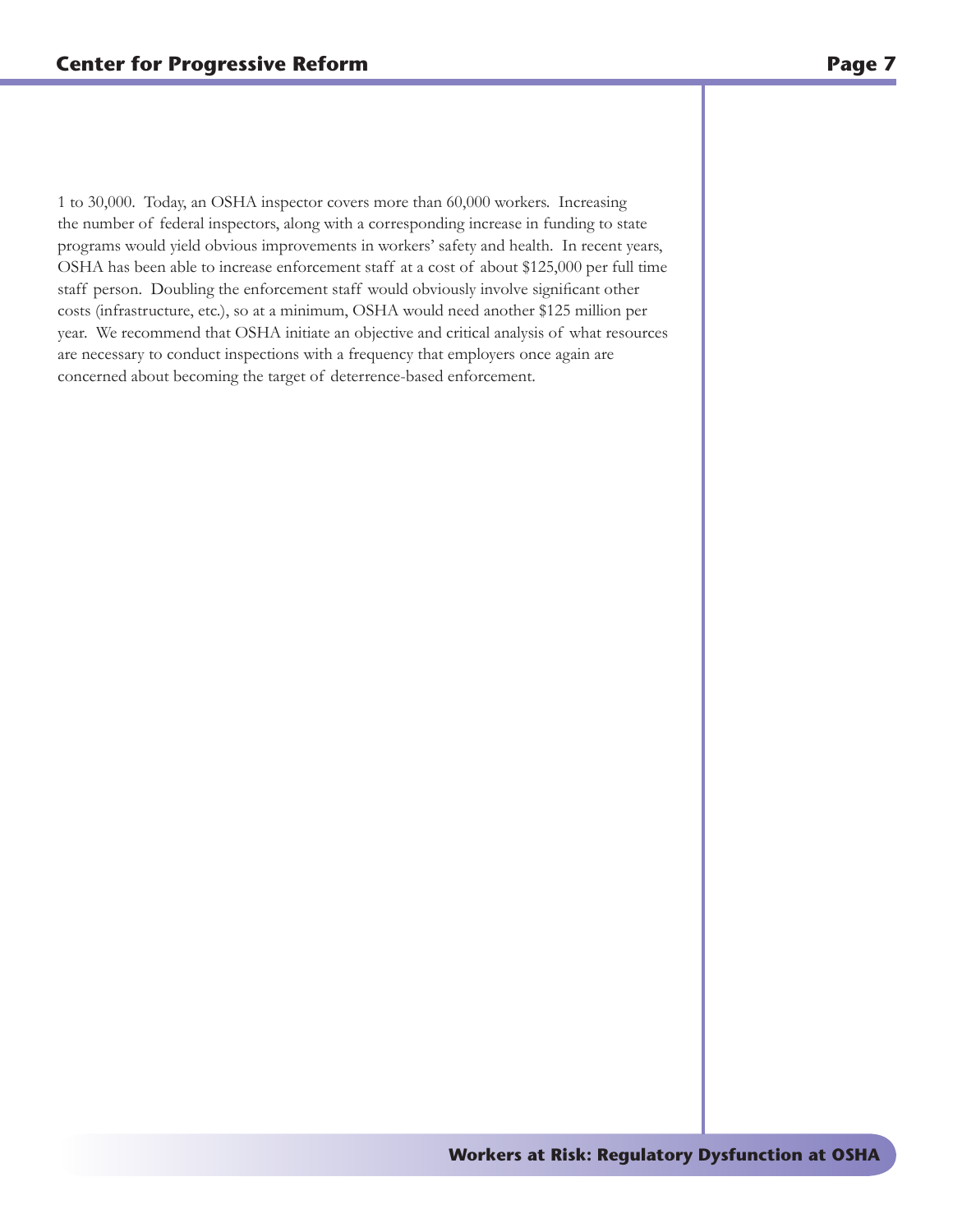## **An Outmoded Rulemaking Process**

The foundation of any successful regulatory program is effective regulations. They provide a starting point for enforcement programs, predictability for the regulated community, and – most importantly – protection from hazardous conditions. In the nearly 40 years since its enactment, the OSH Act has been exposed as a virtually useless tool for establishing occupational health and safety standards. As interpreted by the courts, the OSH Act requires such extensive analysis of hazardous conditions and potential regulatory interventions before OSHA can regulate that the agency has only been able to set standards for the most obvious and egregious problems (e.g., machines that could accidentally begin operating while employees are servicing them). Occupational hazards that can cause less obvious injuries – for instance, lung cancer that does not manifest for decades or developmental problems in a pregnant worker's child – are left unabated or are regulated only through limits set in the early 1970s by private and quasi-public standard-setting organizations relying on science from the 1940s and '50s. The OSH Act's standard-setting provisions are the second major source of OSHA's dysfunction.

OSHA standards come in two forms – health standards and safety standards. Health standards address hazards like lead, chromium, asbestos, or other toxic substances that cause illnesses when employees are exposed to them either for short or long durations. Safety standards are designed to prevent injuries caused by harmful physical agents, like stairs or raised platforms without railings or industrial machinery without guards around moving parts. The distinction is important because the courts have interpreted the rulemaking requirements for the two types of standards differently. The legal requirements for setting health standards are more stringent. In practice, however, OSHA must navigate a political gauntlet that makes development of any standard an arduous process. Since updating the exposure limits for methylene chloride in 1997, OSHA has revised just one other health standard (hexavalent chromium) and created two new safety standards (vertical tandem lifts at marine terminals and fire protection in shipyards). OSHA has made revisions to a number of other standards, but it has not finalized any new health standards related to chemicals that were not already covered by OSHA standards.

OSHA's inability to establish new health standards more efficiently can be traced, in large part, to a Supreme Court decision that gave the agency analytical burdens not intended by Congress. In *AFL-CIO v. American Petroleum Institute*, 8 commonly known as the *Benzene* decision, the Supreme Court held that OSHA must determine that workplace exposure creates a "significant risk" before it can regulate. The OSH Act's rulemaking requirements do not use the term "significant risk," leading legal scholars to criticize the decision as an example of judicial over-reaching.

The practical problem with *Benzene* is that the high court failed to provide useful guidance as to what analysis OSHA should undertake to prove a significant risk. The Supreme Court famously said that a one-in-a-thousand cancer risk would clearly be a "significant" risk, but a one-in-a-billion risk might be considered "insignificant." With little else to build on, OSHA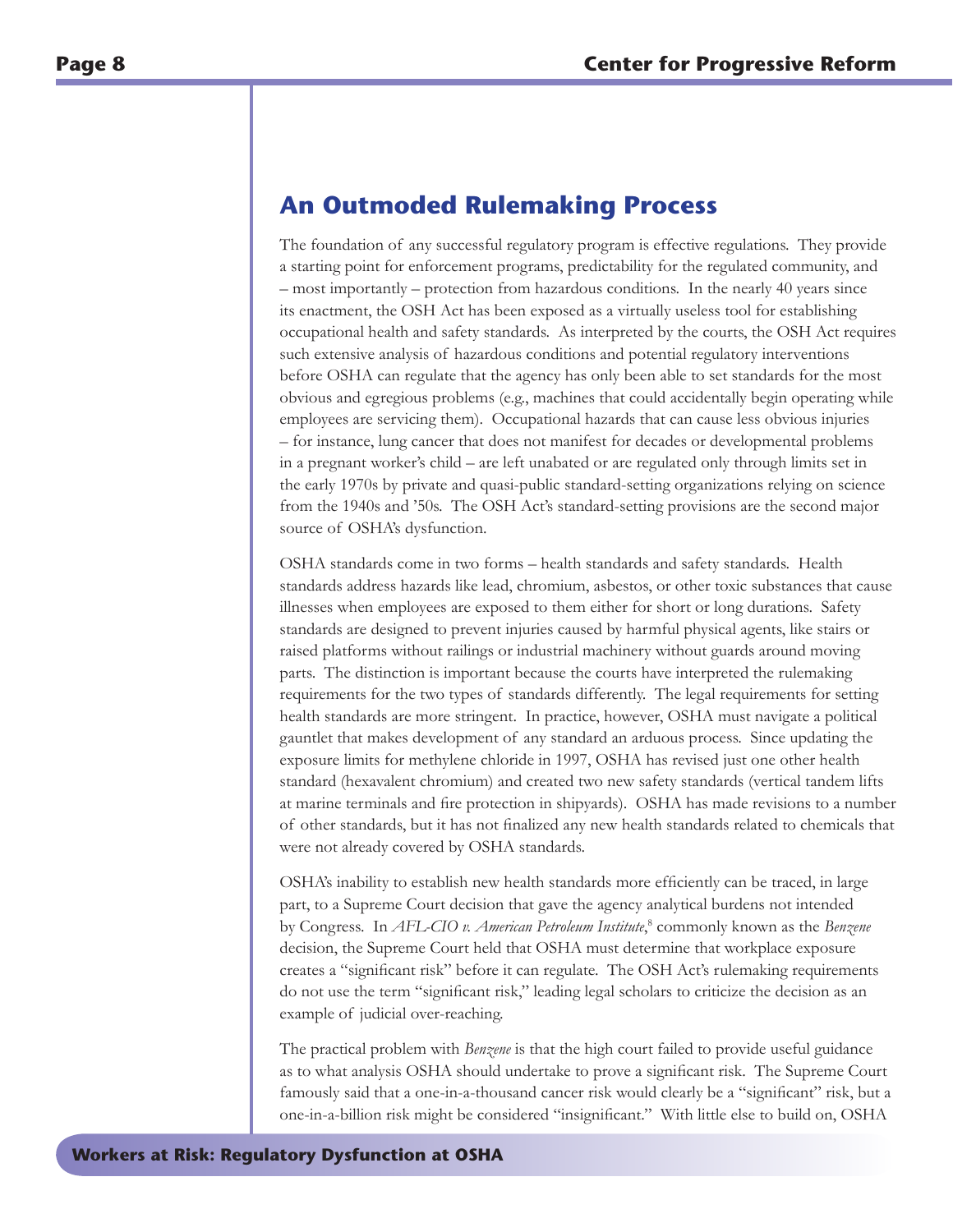staff must undertake extensive quantitative risk assessments for any hazard they believe needs to be controlled through regulation. To get a sense of the burden, a mere summary of OSHA's risk assessment on the 2006 hexavalent chromium standard took up 117 pages of the *Federal Register*. 9 The entire rulemaking process took more than a decade and was only completed under court order.

Although the "significant risk" requirement does not apply to safety standards, OSHA is required to prove that safety standards are economically "feasible." A feasibility determination includes an analysis of the costs of compliance in relation to consumer prices and the financial health and profitability of the industry.<sup>10</sup> However, the Supreme Court has also held that OSHA need not determine that costs bear a "reasonable relationship" to benefits, the issue at stake in traditional cost-benefit analysis, because the feasibility analysis required by the OSH Act is intended to be a significantly less demanding test.<sup>11</sup> Nonetheless, feasibility analyses can result in regulations that are less protective then they might be otherwise. For example, like other federal agencies, OSHA is overly dependent on the regulated industry for data regarding the costs of compliance, but industry's estimates often exceed actual compliance costs, sometimes by orders of magnitude.<sup>12</sup> Moreover, OSHA is overly focused on demonstrating the feasibility of controlling hazards using existing technology, neglecting to analyze emerging or cutting-edge technologies, process changes, or other options that are more cost-effective but might lack data on the economic costs of implementation. The agency's excessively cautious interpretation of the statute is the primary reason why the OSH Act, while clearly intended by Congress to be technologyforcing, has failed in that regard. OSHA policymakers tend to be gun-shy about using regulation to force new technologies because they fear that the lack of historical economic data will prevent the new standard from standing up to the courts' "hard look" review.<sup>13</sup>

"Hard look" review, a general standard for judicial review of regulatory decisionmaking under the Administrative Procedure Act (APA), is uniquely stringent in the context of the OSH Act. Typically, courts review administrative actions by taking a "hard look" at the record of evidence the agency has developed to ensure its completeness, and then examining the agency's decision to ensure that it is not arbitrary, capricious, or contrary to law. But the OSH Act includes an instruction about judicial review not found in other statutes. Section 6(f) states that OSHA rules "shall be conclusive if supported by substantial evidence in the record considered as a whole."14 Congress's requirement that OSHA's rules be supported by "substantial evidence in the record" signals to the courts that the legislature wanted more searching review than is applied to regulations issued by other agencies. As a result, OSHA staff spend large amounts of time and resources developing the data needed to support significant risk determinations and economic feasibility analyses.

As if the burdens found in the OSH Act were not enough, Congress and the Executive Branch have devised additional hurdles for OSHA to overcome before it can regulate occupational hazards. As noted, 18 different statutory, court-created, and administrative procedural limits slow the OSHA rulemaking process. Executive Orders on regulatory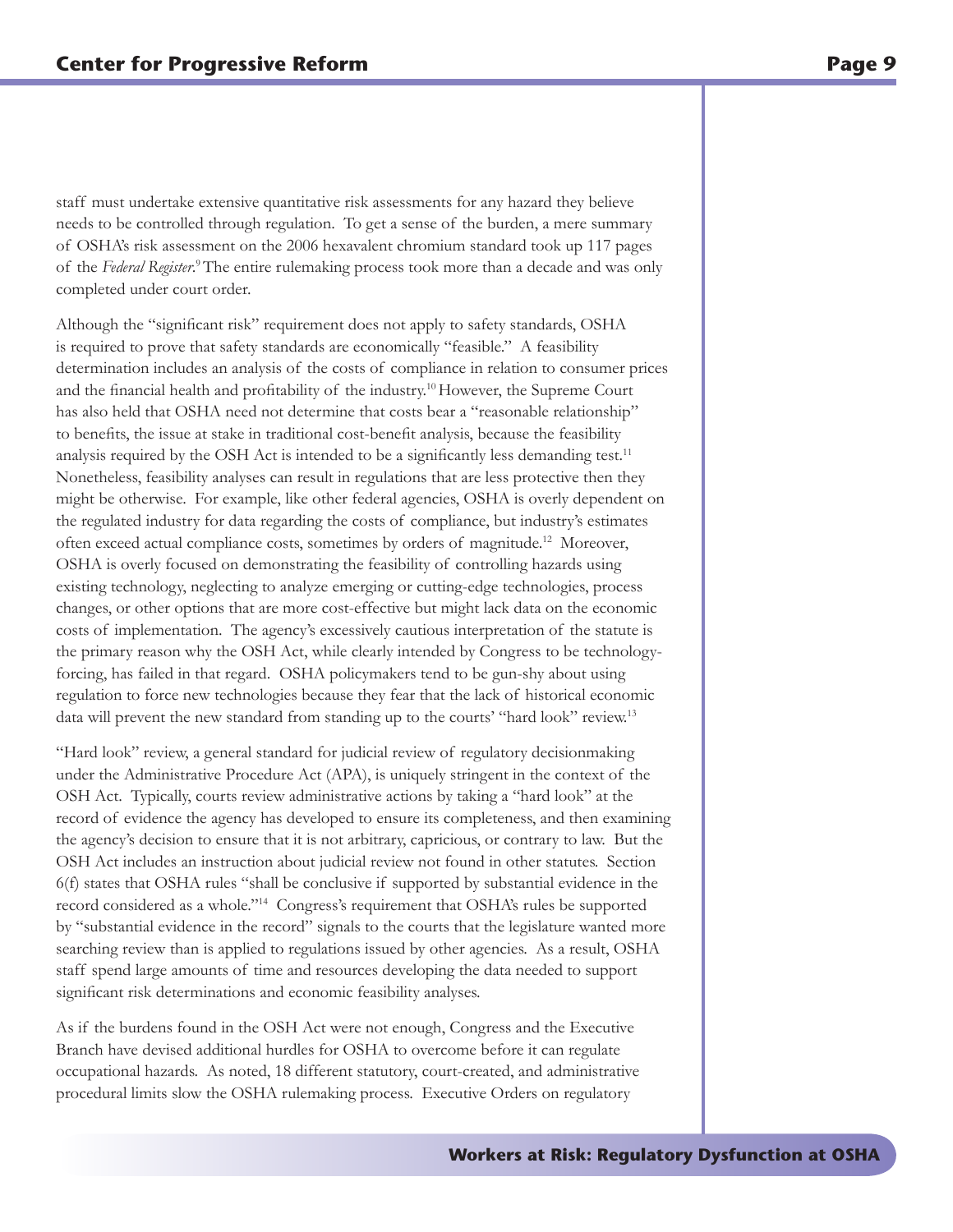impact and flexibility analyses are some of the most problematic, because they give White House officials significant sway over the shape of new rules, to the detriment of OSHA's experts. The White House Office of Management and Budget (OMB) has even mandated external peer review of certain scientific documents, which might do more to delay new rules than it does to improve their quality. Congress, too, has established a number of impediments to development of new occupational safety and health standards, through statutes that have failed to achieve their "good government" objectives. Examples include the Regulatory Flexibility Act, Paperwork Reduction Act, Congressional Review Act, and Information Quality Act.

The Small Business Regulatory Fairness Act (SBREFA) is often the largest obstacle in the standards-development process. Before OSHA can even publish a proposed rule in the *Federal Register*, it must convene and gather input from a Small Business Advocacy Review Panel. These panels comprise several Small Entity Representatives, officials from the Small Business Administration's Office of Advocacy, and officials from OMB's Office of Information and Regulatory Affairs. While OSHA officials have expressed appreciation for SBREFA panels' input, suggesting that they bring to light issues not originally realized by agency staff, it is not clear that these panels provide any information that could not have simply waited until the notice of proposed rulemaking was published in the *Federal Register*. The panels create delays in the rulemaking process without producing any intrinsic benefits.

Over the years, there have been a number of attempts to devise new ways to prioritize and conduct OSHA rulemaking, but each has come up short. Unions and public interest organizations have attempted to use the OSH Act's provision for emergency temporary standards to force the agency to act. When employees are exposed to "grave danger," the OSH Act empowers OSHA to issue emergency temporary standards as direct final rules, without having to go through the normal OSH Act or APA procedures. Following publication of the direct final rule, OSHA must go back and start a standard rulemaking for the hazard at issue. Though OSHA has issued a few emergency temporary standards, it has more often denied requests to do so from outside groups.

In 1988, OSHA Administrator John Pendergrass tried to update more than 300 health standards in one fell swoop, only to have those updates thrown out by a federal court. From 1970 until 1972, Congress had given OSHA the power to adopt certain occupational health standards without undertaking the normal rulemaking procedures. Through the expedited process, OSHA adopted more than 400 standards based on recommendations from quasi-public standard-setting organizations like the American Council of Governmental Industrial Hygienists (ACGIH), the American National Standards Institute (ANSI), and the National Fire Protection Association (NFPA). OSHA failed to update those standards in the intervening years, so Pendergrass attempted a single rulemaking in which 212 of the original PELs would be updated and 164 new substances would be regulated, largely based on recommendations from ACGIH and NIOSH. This generic approach was thrown out by the 11th Circuit because OSHA had not adequately analyzed the risks and feasibility for each

**18 different statutory, courtcreated, and administrative procedural limits slow the OSHA rulemaking process.**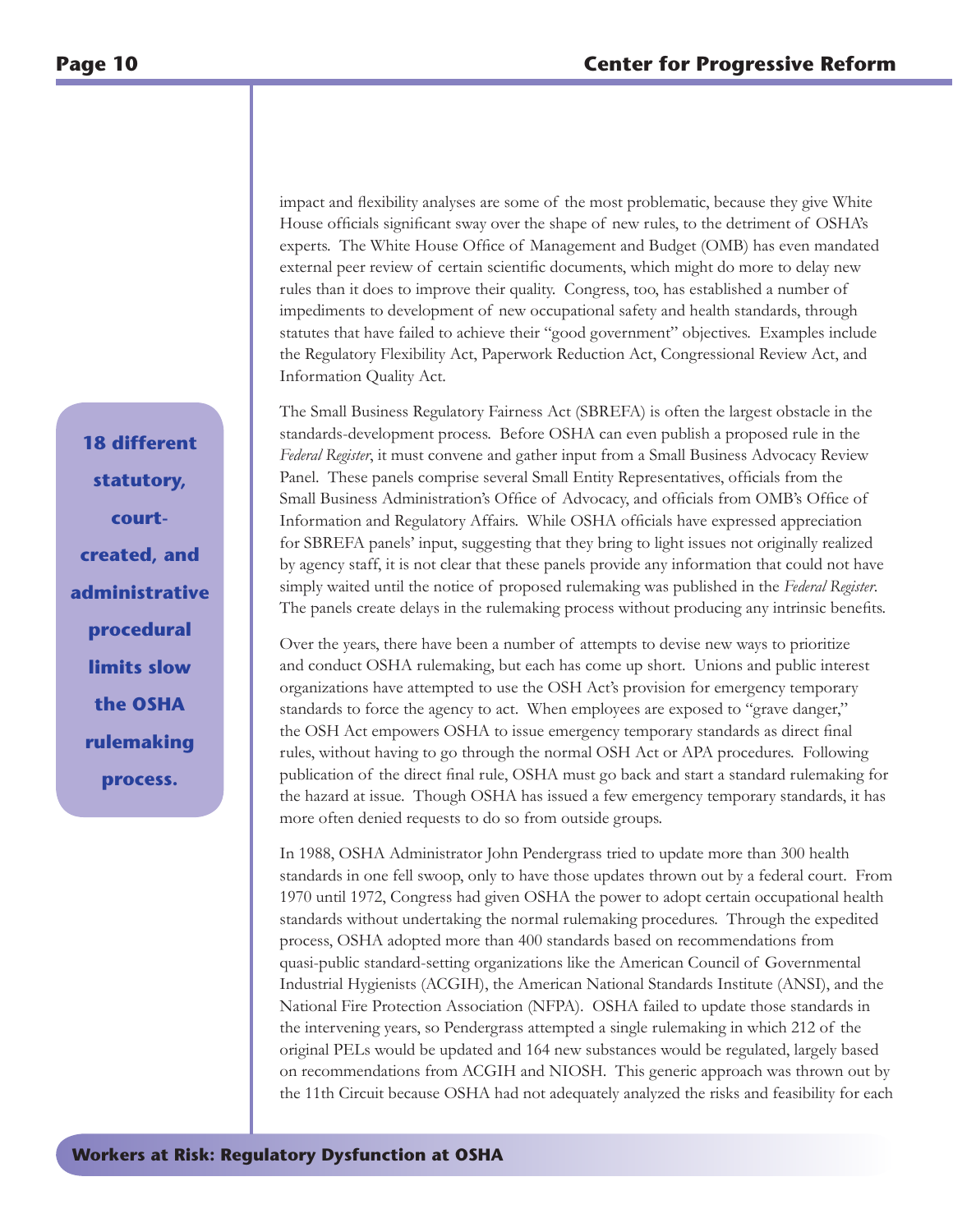hazard, which the court understood was required by the Supreme Court's *Benzene* decision and the D.C. Circuit's *Lead I* decision.<sup>15</sup>

OSHA has tried to use negotiated rulemaking ("Neg/Reg") to speed up its production of standards, but this has proven to be no solution. Through negotiated rulemaking, OSHA brings together the stakeholders who would normally stand at loggerheads and asks them to negotiate a rulemaking proposal that the agency will then use as the basis for regulation. OSHA proposes the general contours of the proposed standard and the stakeholders are given broad leeway to craft its content in the expectation that they will agree on a standard, paving the way for OSHA to enact it and eliminating judicial challenges by stakeholders. The Neg/Reg process has been attempted several times, yet it has produced little progress. Either the groups cannot come to agreement (*e.g.,* benzene negotiations in 1983-84) or, even when they do, unanimous consensus is not reached and the standard ends up at the center of the same battles it would have been absent the Neg/Reg process (*e.g.,* cranes and derricks negotiations proposal, under review with the Secretary of Labor for over five years now).

OSHA's rulemaking process is in need of drastic reforms. At the same time chemical manufacturers are creating about 700 new chemicals each year, OSHA is drafting new health standards at a rate of about two per decade. And out of the tens of thousands of chemicals that are already on the market, OSHA has set standards for only about 400. Those standards are almost 40 years old already, and based on science from the 1940s and 1950s. Congress, to its credit, has occasionally set strict deadlines for promulgation of new standards (e.g., lead, hexavalent chromium) and OSHA has been able to meet them. But OSHA still operates under heavy burdens imposed by the courts and the White House, and Congress must consider changes to the OSH Act that will free the agency to set standards more easily.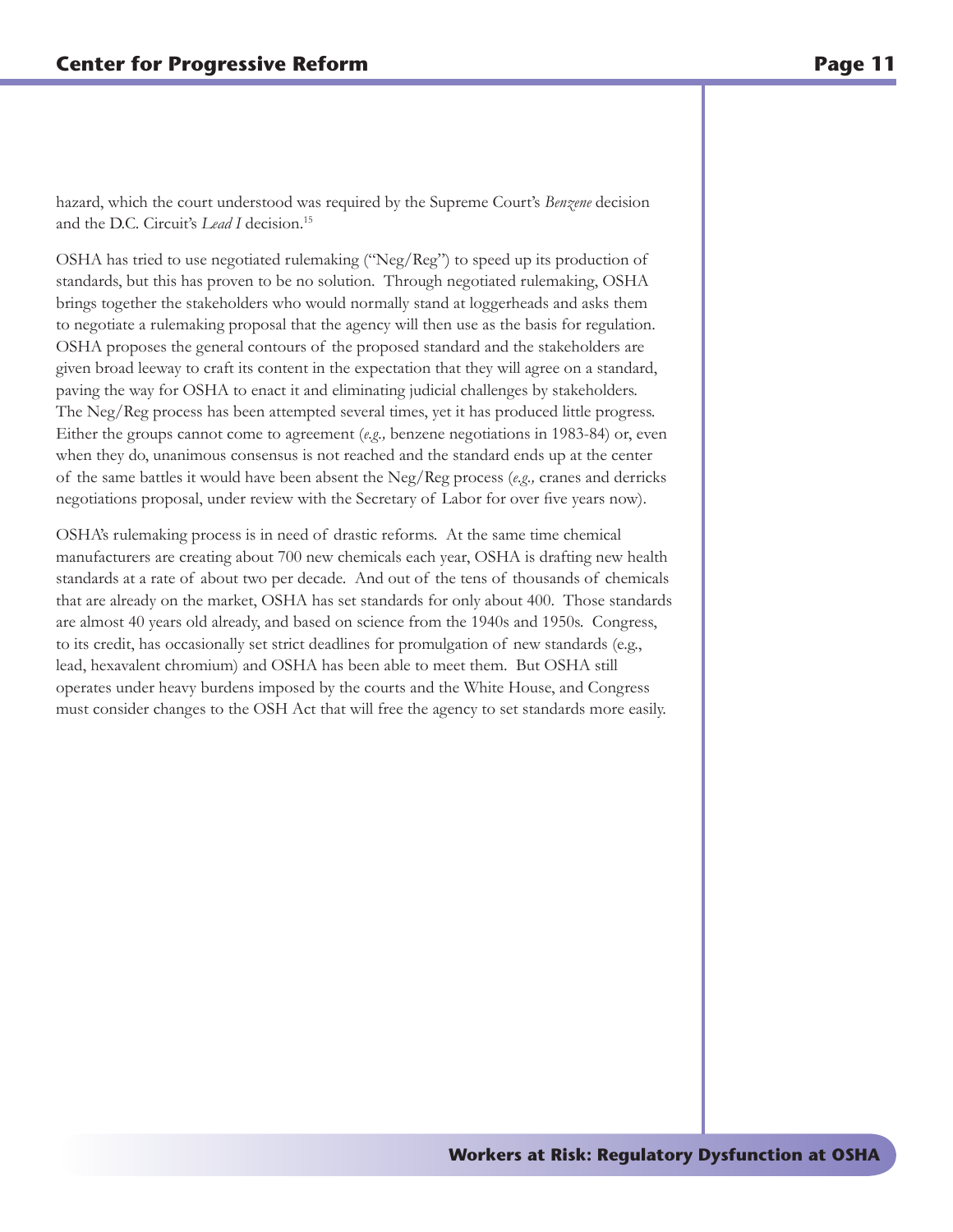## **Enforcement**

When OSHA first began enforcing the consensus standards it adopted in the early 1970s, the agency's inspectors made the strategic mistake of strictly enforcing even the most trivial facets of the standards. Employers were appalled by what they perceived to be a heavy-handed and adversarial new federal agency and they took their case to Congress and the Reagan administration, which slashed OSHA's funding in the early 1980s. Since then, OSHA has struggled to design a broadly effective enforcement program that properly balances traditional enforcement proceedings with voluntary programs. OSHA's difficulty in designing an adequate enforcement regime is reflected in the national injury and illness statistics, which, as noted earlier, are virtually the same as fifteen years ago. Resources, both money and staff, are a significant problem, of course. But another major impediment to a more effective enforcement regime is the agency's failure to collect adequate data to determine which programs are working and which programs are not.

#### **Traditional Enforcement**

OSHA employs about 1,100 inspectors and state-plan states employ another 1,300 inspectors. With more than 8.6 million workplaces in the United States., and some inspections demanding more than 2,000 hours to complete, federal and state officials cannot be expected to inspect even a small fraction of U.S. worksites in any given year. OSHA's inspection of the BP Texas City oil refinery, for instance, delivered a record \$87 million fine proposal, but it took six months to complete.

Instead, OSHA has adopted a number of different programs to prioritize its work so as to have the most significant impact on reducing occupational injury and illness rates. OSHA inspectors' primary focus is on "unprogrammed" inspections, i.e., investigations of fatalities, catastrophes, reports of imminent danger, worker complaints, and referrals from other inspectors or other government officials. Unprogrammed inspections make up about a third of OSHA's annual inspections. With their remaining time, inspectors work on programmed inspections. OSHA's three main programs for identifying worksites in need of inspection are the Local and National Emphasis Programs (LEPs and NEPs), the Site-Specific Targeting program (SST), and the Enhanced Enforcement Program (EEP).

#### **'Unprogrammed' Complaint Inspections**

Inspections conducted in response to complaints make up a majority of OSHA's unprogrammed inspections. When OSHA receives a complaint about a workplace hazard, the complaint is categorized and prioritized based on the severity of the alleged problem. Allegations of serious violations (those that could result in death, permanent disability, chronic or irreversible illness, amputation, blindness, or third degree burns) elicit on-site inspections, as do written and signed complaints from current employees that provide reasonable grounds for believing that a specific OSHA standard is being violated. Other-

**With more than 8.6 million workplaces in the United States, 2,400 federal and state inspectors cannot inspect even a small fraction in any given year.**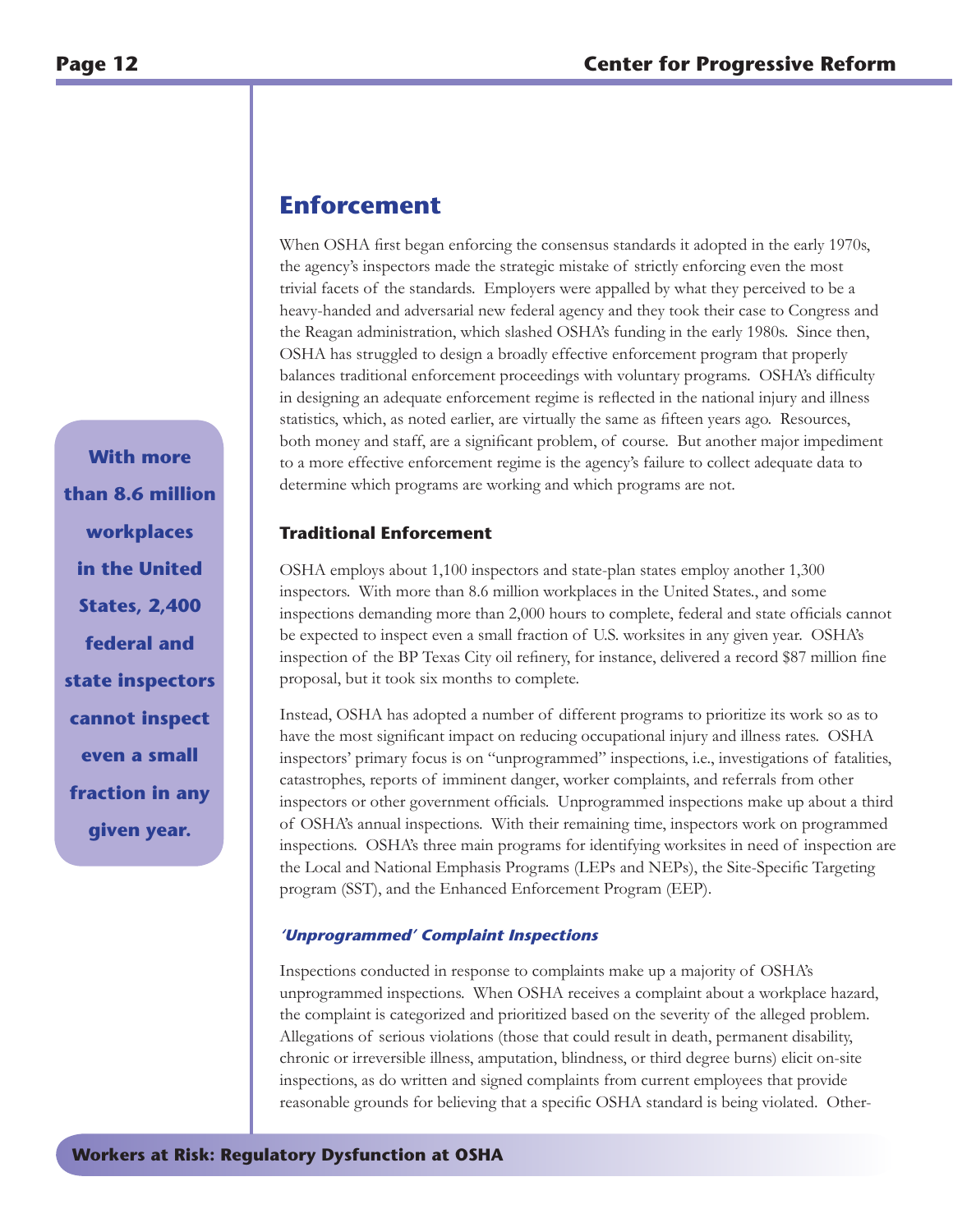than-serious allegations are investigated by OSHA employees over the telephone or using faxed letters of inquiry in order to conserve agency resources and maintain a less adversarial relationship between the agency and regulated employers. Between 2000 and 2002, twothirds of complaint inspections were conducted by phone or fax.

The Government Accountability Office (GAO) studied several years of inspection data and discovered problems typical of the dysfunctions that run throughout the agency.16 For one, GAO found wide non-compliance with the requirement that regional administrators annually conduct audits of their area offices' operations. With only five of ten regional offices conducting the required audits, OSHA headquarters cannot properly assess whether complaint response programs are working well. GAO also found that when inspectors go out to worksites to investigate serious complaints, they only discover violations in about 50 percent of their visits, raising an issue of whether this type of investigation is the best use of OSHA's resources. This result, however, may be tied to the fact that, under current policies, inspectors who go to worksites to investigate complaints are limited to only investigating violations alleged by the complainant. Blatantly obvious violations observed in the course of an inspection will be considered, but inspectors may only expand their work into a comprehensive inspection if doing so would comport with the OSH Act, "Area Office priorities," and "pre-determined criteria from their offices [used] to determine the necessity for expanding the scope of an investigation."17 This approach, which is undoubtedly driven by OSHA's chronic lack of resources, defeats efforts to build a credible, deterrence-based enforcement program because it robs OSHA of the opportunity to make the most out of its inspection process.

#### **Local and National Emphasis Programs (LEPs and NEPs)**

The starting point for OSHA's programmed inspections is a complex scheme that ranks industries by nationwide injury and illness rates, groups them according to hazard type (safety hazard versus health hazard) and relative injury rates, and then generates randomized lists of workplaces for inspection. Since this system does not always ensure inspection priorities that reflect administration policy or emerging occupational safety and health concerns, OSHA uses special emphasis programs – NEPs and LEPs – to target specific industries and hazards. LEPs are chosen by regional and area office staff based on their experience with local employers, and the programs are subject to approval by the national office. NEPs are designated at the national level. While designation of an NEP by the national office ensures that each regional and area office adopts a parallel local plan, regional and area office staff retain significant flexibility in choosing worksites for inspection within the industries covered by the NEP. OSHA has approved more than 140 LEPs, eleven NEPs, and one pilot NEP.

Local and regional enforcement staff, the OSHA personnel most intimately involved in day-to-day enforcement proceedings with employers, have voiced support for LEPs because they believe that professional experience is a better guide in choosing inspection targets

#### **NEPs for FY 2010**

- Trenching Hazards
- Petroleum Refinery Process Safety Management
- Shipbreaking
- Amputations
- Crystalline Silica
- • Lead
- Combustible Dust
- Chemical Facility PSM (Pilot in Regions I, VI, X)
- Diacetyl and other Food Flavoring Chemicals
- Primary Metals
- Occupational Asthma
- **Recordkeeping**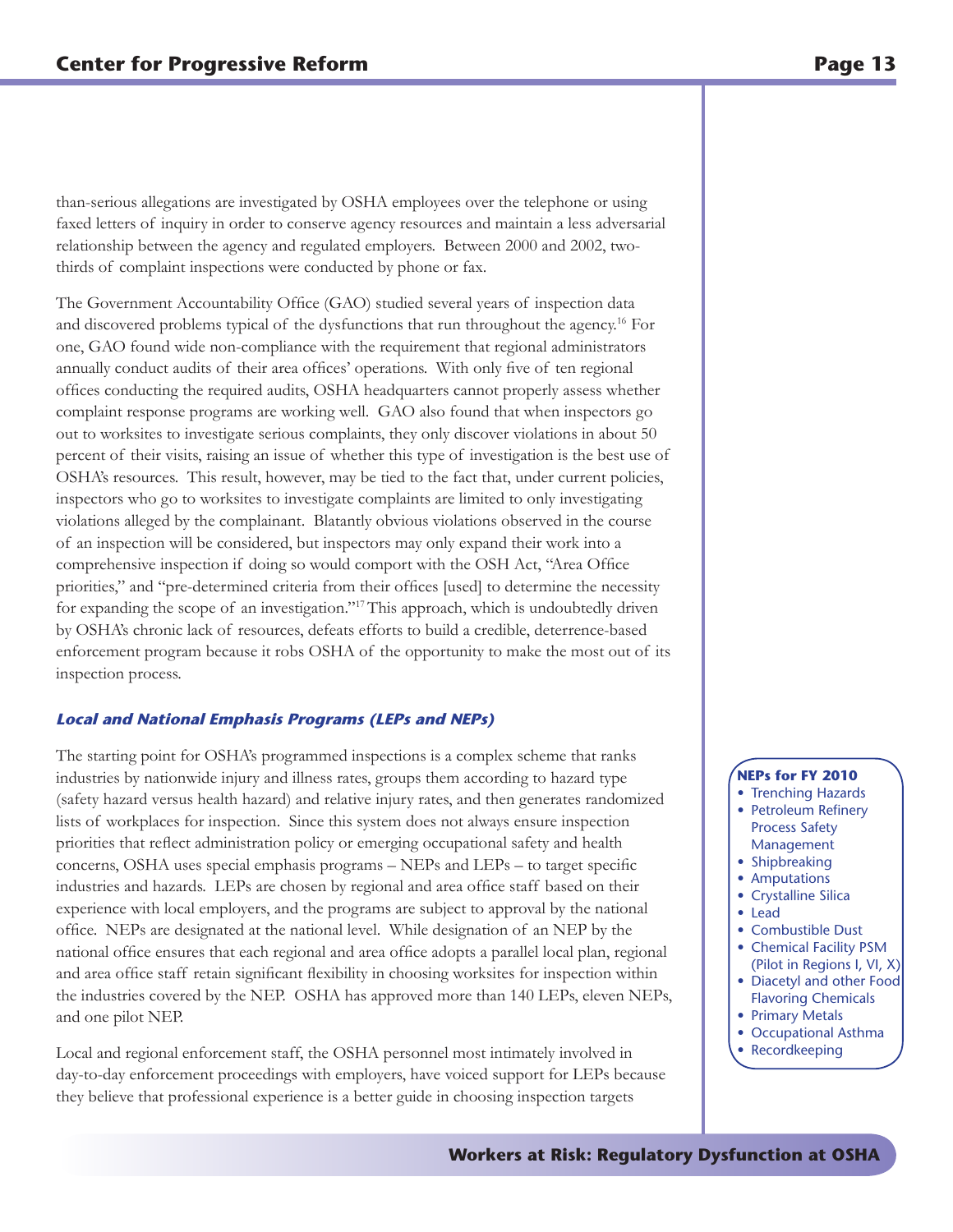than a neutrally oriented computer program. NEPs garner less support from the rankand-file because of the perception that they are defined by beltway politics instead of field experience.

#### **Site-Specific Targeting (SST)**

The SST program complements the normal programmed enforcement system and emphasis programs by identifying and targeting for inspection the most dangerous worksites in high-hazard industries. However, this program excludes the construction industry, which has become notorious for excessive injuries, especially because it relies on migrant laborers who are not well-trained. An analysis by *The Texas Observer*, for example, estimated that a construction worker in Texas dies every two and a half days, including such avoidable incidents as collapsing trenches. Like the standard programmed enforcement system, SST utilizes a nationwide database to randomly select worksites for inspection. However, the SST program selects only worksites within industries that are considered "high-hazard," a designation linked to high injury and illness rates and high levels of employment. Each year, OSHA sends out an information request to about two-thirds of the 140,000 worksites in the United States with more than 40 employees, asking them for information about how many employees worked for them in the previous year, how many hours they worked, and for a summary of the data from their injury and illness logs. OSHA then computes injury and illness rates and creates lists of worksites with relatively high rates. OSHA's regional offices then log into a system that randomly selects for inspection worksites in their geographical jurisdiction from the master lists. In total across the country, OSHA conducts 2,000 to 4,000 SST inspections each year.

Despite all of the work OSHA puts into data gathering and analysis to support the SST program, GAO concluded – and some officials at OSHA's regional and area offices agreed – that the program does not effectively identify hazardous worksites.18 GAO found "that for about half the worksites identified through this process, inspectors were unable to do an inspection or, if they did, cited no serious violations." OSHA staff have expressed concern that these success rates are not a large enough increase over the NEP/LEP system to justify the considerable resources that go into collecting and analyzing the data needed to run the SST system. One problem is that the SST system relies on a single year's injury and illness data to target inspection sites, a flaw in the model that fails to recognize trends and could put too much emphasis on outlier years. In addition, the data is not always reliable, which means SST inspections have been triggered by employers' poor recordkeeping rather than their inability to ensure workers' health and safety. Finally, the data that drive the SST program might be useful for identifying worksites with serious safety hazards, but they are relatively useless for identifying noncompliance with health standards because the impacts of these failures will take many years to manifest themselves.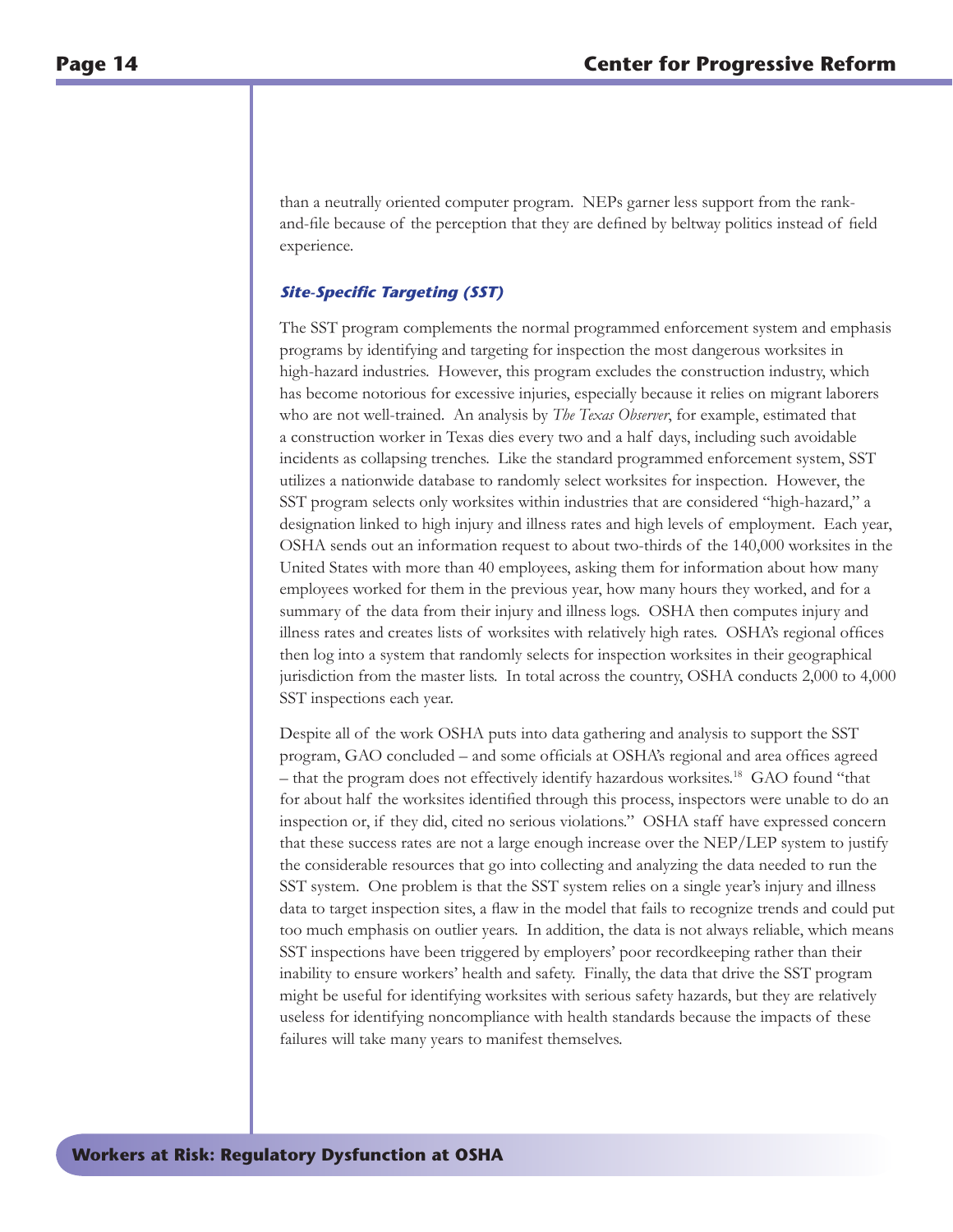#### **Enhanced Enforcement Program (EEP)**

Following a *New York Times/Frontline* investigation into a spate of deaths and injuries at McWane Pipe, OSHA established the EEP to supplement the NEP/LEP system and the SST program. EEP was designed to target recalcitrant employers in high-risk industries, in particular, employers that have multiple worksites with similar potential hazards. EEP is a program that is triggered after an OSHA inspection. When an incident triggers an EEP, OSHA uses a number of enhanced enforcement techniques, including: notifying the company's corporate headquarters (to give them notice and opportunity to correct similar hazards at other sites), imposing more stringent requirements for settlement negotiations, carrying out follow-up inspections, raising the priority of inspections of the company's other worksites under SST, and obtaining enforcement orders if the company fails to abate the hazard and holding the company in contempt if it still does not abate.<sup>19</sup>

Five years after EEP began, OSHA's inspector general (IG) found serious flaws with OSHA's implementation of it in three regions.<sup>20</sup> Not only did the OSHA staff fail to designate appropriate cases for the EEP, thereby hampering the program's effectiveness from the start, but the staff also failed in every aspect of the follow-up procedures. Furthermore, the IG found that revisions to the EEP program requirements in 2008 substantially limited the number of cases that could be designated for EEP follow-up procedures.

Other problems with the EEP include an unduly high bar for initiating action. OSHA recognizes six triggers for EEP designation, but three of them require that the inspection was prompted by a fatality. Even when there has been a fatality, there may not be an EEP designation. OSHA will only designate a firm for EEP if, in addition to the fatality, a number of other criteria are met. Those criteria focus on the type of violation that led to the death and the employer's compliance history. But compliance history is only a useful measure of a firm's concern for its workers' health and safety if the firm has been the subject of regular inspections over the years. Given OSHA's resource constraints and the vast number of covered worksites, it is unlikely any individual firm has a significant inspection history. If the EEP is worth doing, it is worth doing right. And OSHA still has a long way to go in putting into place a program that severely punishes egregious violators and effectively discourages future scofflaws.

#### **Fine Assessment**

The failings of the EEP only affect OSHA's ability to deal with the most recalcitrant violators of the OSH Act. The larger problem with OSHA's post-inspection procedures is a weak system for administering penalties after finding violations at *any* workplace. Beginning with penalties that have low statutory limits, inspectors and then supervisors in OSHA's area offices, regional offices, and national headquarters regularly exercise their discretionary power to reduce penalties to levels so low that they have little deterrent effect on employers.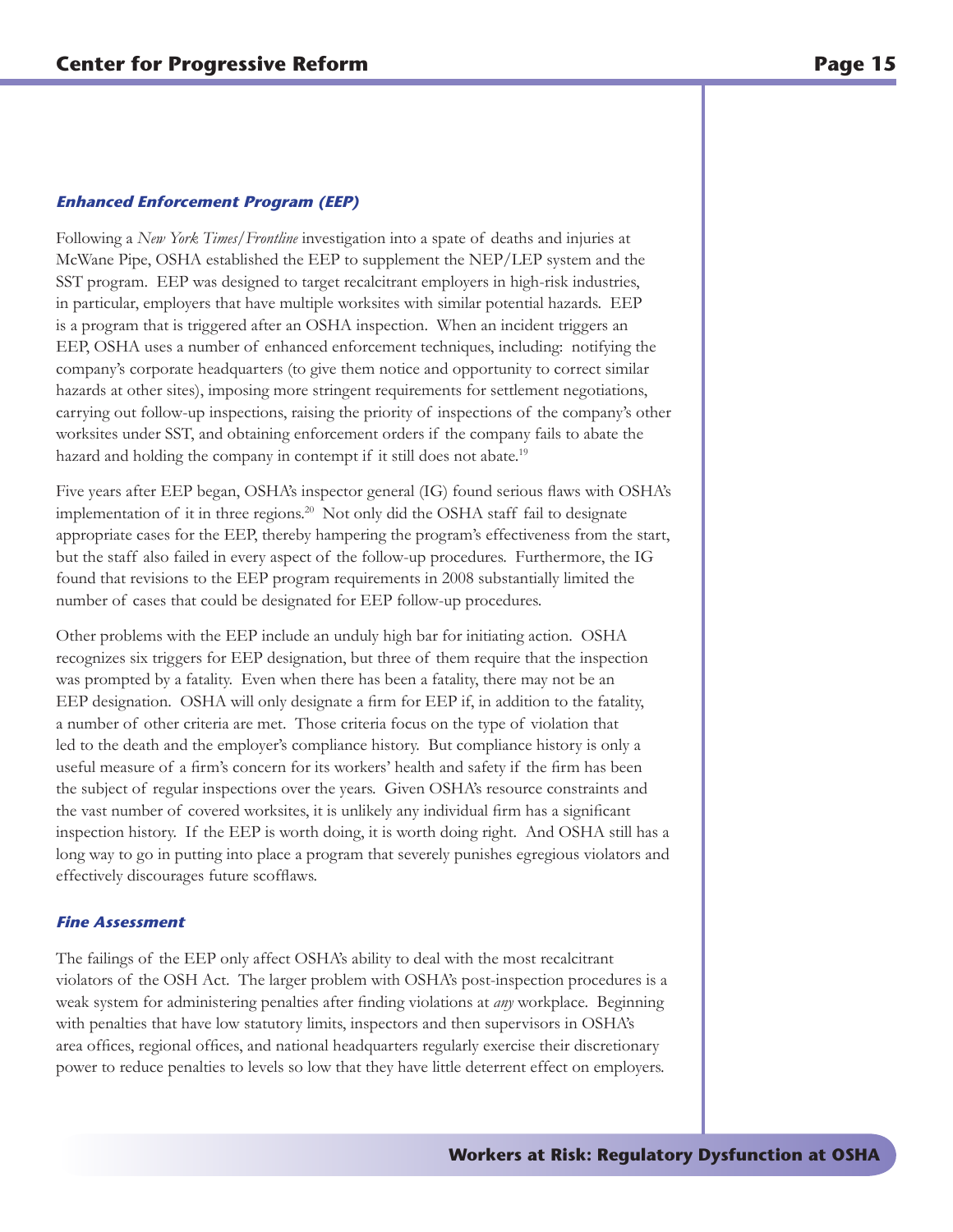| <b>TABLE 2. Comparison of Statutory Penalties</b>                                                                                                                                                                        |                                                                                                                                                                                                                                                                                                         |                                                                                                                                                                |  |  |  |
|--------------------------------------------------------------------------------------------------------------------------------------------------------------------------------------------------------------------------|---------------------------------------------------------------------------------------------------------------------------------------------------------------------------------------------------------------------------------------------------------------------------------------------------------|----------------------------------------------------------------------------------------------------------------------------------------------------------------|--|--|--|
| <b>OSH Act</b>                                                                                                                                                                                                           | <b>Endangered Species Act</b>                                                                                                                                                                                                                                                                           | Clean Air Act                                                                                                                                                  |  |  |  |
| • Serious violation: \$7,000<br>• Falsifying records: \$10,000<br>Willful violation: \$70,000<br>Willful violation that results in death:<br>\$250,000 (indiv.) or \$500,000 (corp.),<br>plus imprisonment for 6 months. | Knowing violation of the ESA: \$25,000<br>Knowing violation of ESA regulations:<br>\$12,000 or \$25,000 (depending on<br>regulation)<br>• Criminal penalties: \$50,000 and 1-year<br>imprisonment for knowing violation of<br>ESA or certain regulations; \$25,000 and<br>6 mos. for other regulations. | • Civil penalty: \$25,000 per day, per<br>violation<br>• Criminal penalties: up to 5 years'<br>imprisonment for some violations, up<br>to 15 years' for others |  |  |  |

A study by the majority staff of the Senate Committee on Health, Education, Labor, and Pensions (HELP) shows that OSHA's internal policies regarding penalty determination effectively transform the OSH Act's allowance for penalty reductions into a mandate.<sup>21</sup> Inspectors' template worksheets for calculating fines require discount calculations from the start. Then, area directors, regional administrators, and Department of Labor attorneys can reduce penalties further – and often do, after informal conferences with cited employers. Finally, OSHA officials can reduce penalties if the cited employer challenges the citation and enters into settlement negotiations with the agency. Looking at all fatality investigations in 2007, the Senate HELP committee staff found that the median penalty initially assessed by OSHA investigators (\$5,900 after calculating discounts) was reduced by 38 percent over the course of the internal review and conference with the cited employer. Even in cases of more derelict conduct – willful violations of the OSH Act that led to an employee's death – the report found that, in 2007, there was a 58-percent decrease from the initial to the final penalty. The median final penalty in fatality cases in 2007 was just \$3,675.

OSHA claims that penalty reductions are necessary to spur settlements. OSHA feels compelled to settle cases because it lacks the resources to litigate. But no deterrencebased enforcement scheme can function properly unless the economic consequences of committing violations are considerably higher than the costs of avoiding compliance in the first place discounted by the probability of detection. The interminable cycle of imposing minimal penalties may in fact create perverse incentives to ignore the law because getting caught is so much less expensive than steadfastly assuring compliance with OSHA standards. Until very recently, OSHA has made reducing fines to pennies on the dollar its normal policy, even in cases involving willful violations leading to fatalities. Its failure to pursue strong penalties, even in appropriate cases, suggests undue deference to the business community. These enforcement failures are among the most important reasons why the agency needs more adequate funding.

#### **OSHA's Cooperative Enforcement Programs**

OSHA has developed a number of voluntary and cooperative programs to complement its traditional enforcement programs and foster a more symbiotic relationship between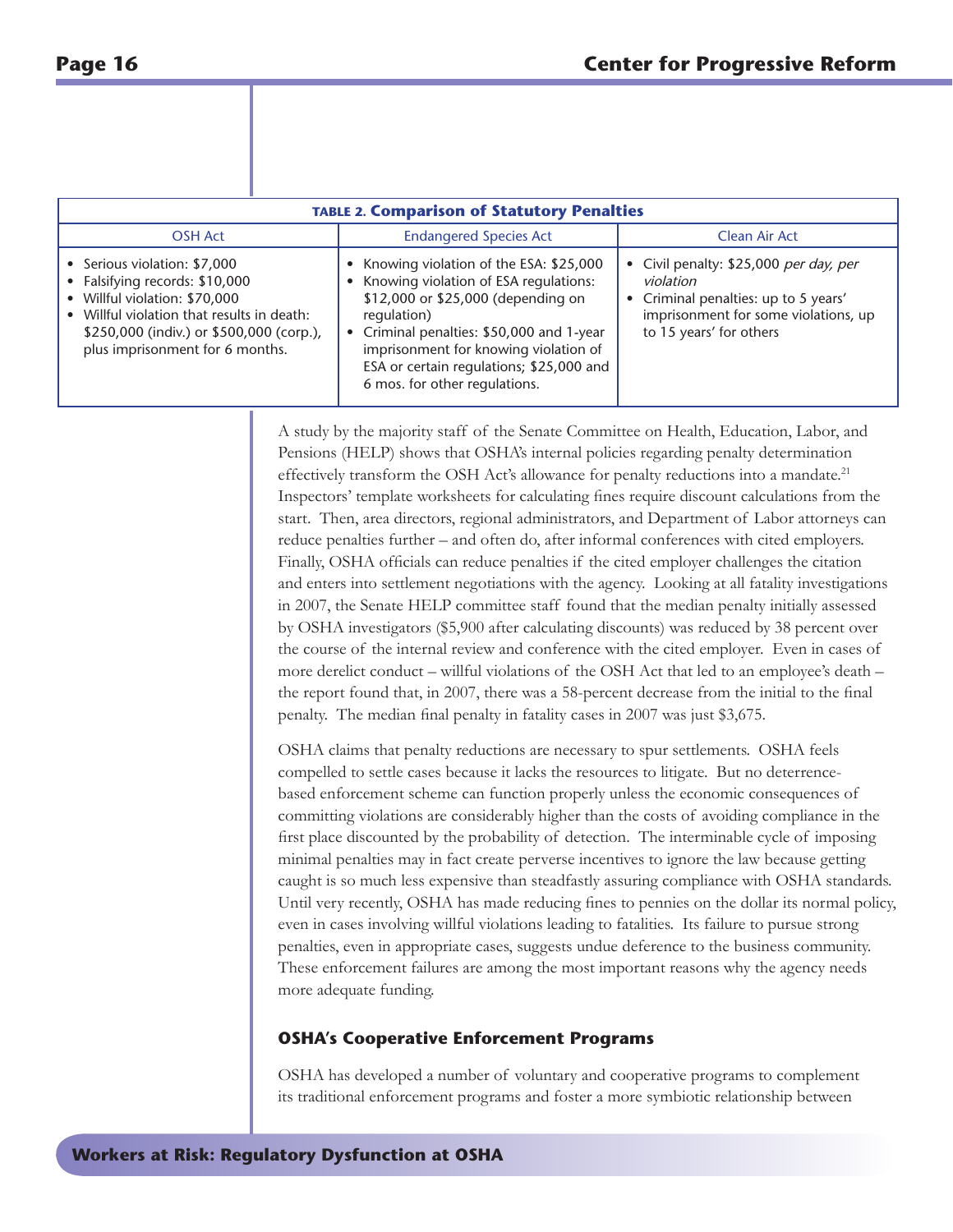the agency, regulated industry, and workers. Employers and some agency officials tout the programs as highly effective tools, but independent analysis by GAO and others suggests that OSHA lacks the hard data that would enable it to prove any of the cooperative programs are truly effective.<sup>22</sup>

#### **Voluntary Protection Program (VPP)**

OSHA established the VPP in 1982 to recognize worksites that have comprehensive safety and health management programs designed to maintain a safe workplace and below-average injury rates as compared to the rest of their industry. The program got off to a slow start, taking twenty years to attract the first 1,000 worksites. But the Bush administration made it a priority to expand the program and, between 2002 and 2008, it doubled in size. There are now so many participants that the regional OSHA administrators who are responsible for primary administration of the program have complained that they do not have the resources to continue adding new worksites.<sup>23</sup>

The huge growth in VPP worksites can be attributed to the fact that participation in the program immunizes a worksite from all programmed inspections. Immunity from programmed inspections can be a significant benefit for any worksite that might fall within a local or national emphasis program, as evidenced by reports on the first year of implementation of the petroleum refineries NEP. Across the country, OSHA started 65 inspections at petroleum refineries and inspectors have issued citations at each of the 48 worksites where inspections have concluded. Inspectors have found alarming numbers of violations at some sites. At just 14 refineries, OSHA inspectors uncovered 1,517 violations, including 1,489 violations for process safety management.<sup>24</sup> Yet, OSHA will not inspect 20 percent of the petroleum refineries under federal jurisdiction because they participate in the VPP and therefore enjoy exemptions from inspection under the NEP. The exemptions would be acceptable if the VPP program actually works to protect workers, but OSHA does not know whether this is true. A GAO report found that OSHA had continued to expand the VPP program without collecting any data, much less analyzing any, to show that the program has produced any measureable impact on worker health and safety.25 Following that report, OSHA's acting head under President Obama, Jordan Barab, instituted a comprehensive review of the VPP.

GAO's report had examples of how OSHA's failure to vet its program endangered workers. The investigation found 30 VPP sites at which 32 fatalities occurred between January 2003 and August 2008. At the time of GAO's investigation, five sites had voluntarily withdrawn from the VPP, five had been given a one-year conditional status, and three had not yet been reviewed by regional staff because enforcement investigations were ongoing. Seventeen were allowed to remain in the VPP. Incredibly, one of those 17 retained its VPP status despite having had three separate fatalities over the five-year period GAO investigated. In the same report, GAO "found that, for 12 percent of the sites, at least one of their three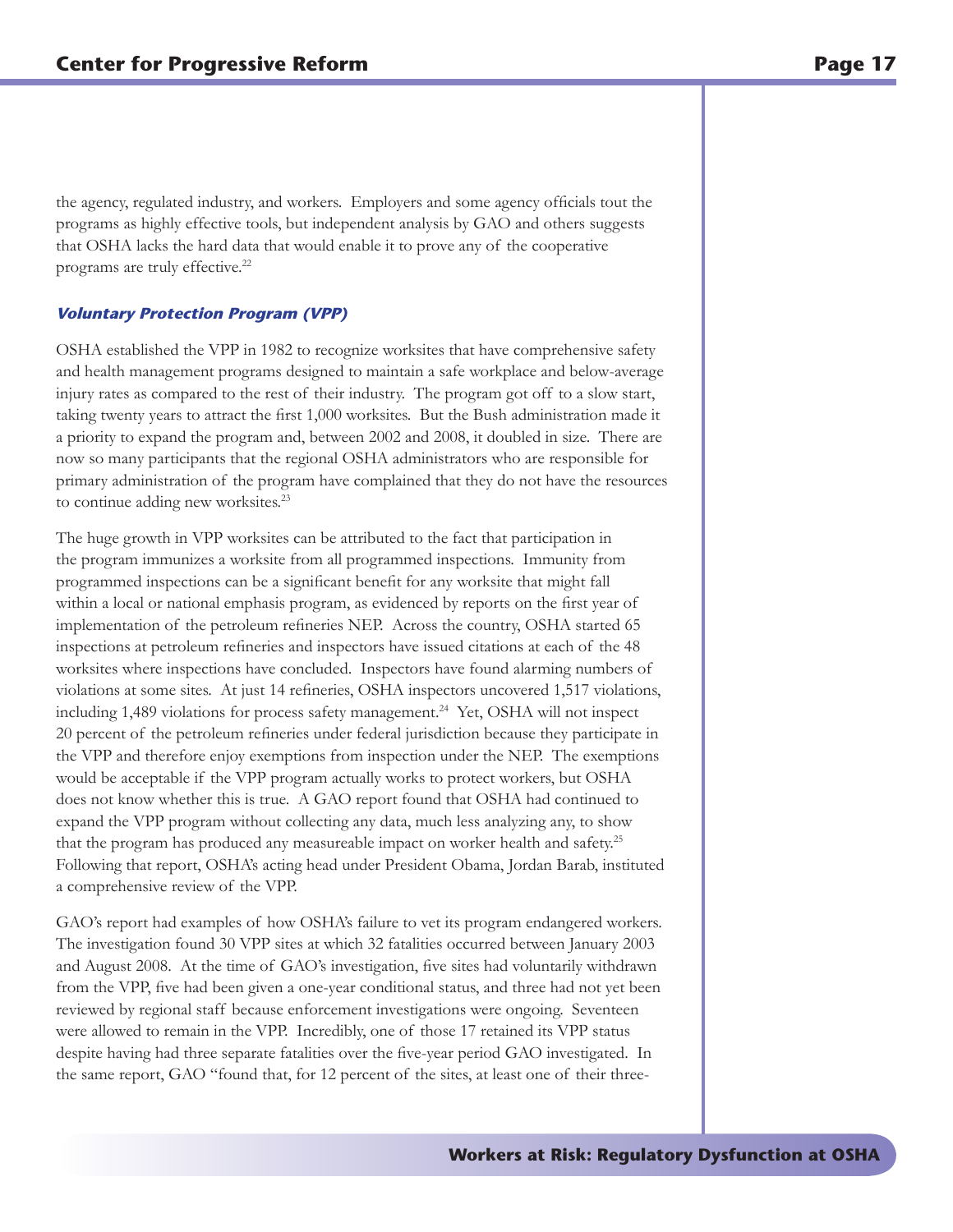year average injury and illness rates was higher than the average injury and illness rates for their industries."

#### **State Consultation Programs**

OSHA's other longstanding voluntary compliance program is the state consultation program. Created in 1975, the consultation program funds state-based entities to provide free occupational safety and health consultations to businesses that request them. The occupational health and safety professionals who conduct the consultations are generally employed by state agencies or universities, and they are responsible for identifying hazards and potential violations, suggesting means for abating the hazards, and working with employers to implement abatement techniques as well develop broader health and safety programs. The consultation program is intended to benefit small employers in highhazard industries, although "small" is defined for this program as a worksite with up to 250 employees run by a company with up to 500 employees companywide.

Much like the VPP, participation in a consultation program can immunize employers from OSHA programmed inspections. In addition, hazards uncovered during consultation visits, even if they rise to the level of a serious violation, will not result in penalties. In an employer's worst-case scenario, a serious violation will only be referred to OSHA enforcement staff after the state consultant has proffered a remedy and the employer has failed to implement the remedy within a reasonable time. By offering these incentives for participating in the program, OSHA has undermined, to some extent, its emphasis programs, since small employers in industries covered by emphasis programs often request consultations to forestall inspections.

As with the VPP, OSHA does not collect enough data to determine whether the consultation program is having any positive impact on employees' health and safety. OSHA did not formally study the issue until 2002 – almost 30 years after the program began – when GAO suggested that it do so. The researchers commissioned by OSHA to assess the state consultation programs' effectiveness found some potential benefits, but determined that the benefits might actually be the result of other factors, such as employer motivation (if employers who have a penchant for helping their employees are more likely to request consultations, the program might be getting undue credit).<sup>26</sup> Ultimately, they concluded that additional data were necessary if OSHA wants to properly evaluate the consultation programs. Unfortunately, the White House Office of Management and Budget (OMB), through its Paperwork Reduction Act powers, prevented OSHA from gathering data from a large number of companies that participated in the consultation programs. OMB rejected OSHA's request to collect information from any firm employing less than 40 people, a restriction that eliminates "a significant portion" of program participants and contributes to OSHA's inability to fully assess the effectiveness of its voluntary programs, according to  $GAO.<sup>27</sup>$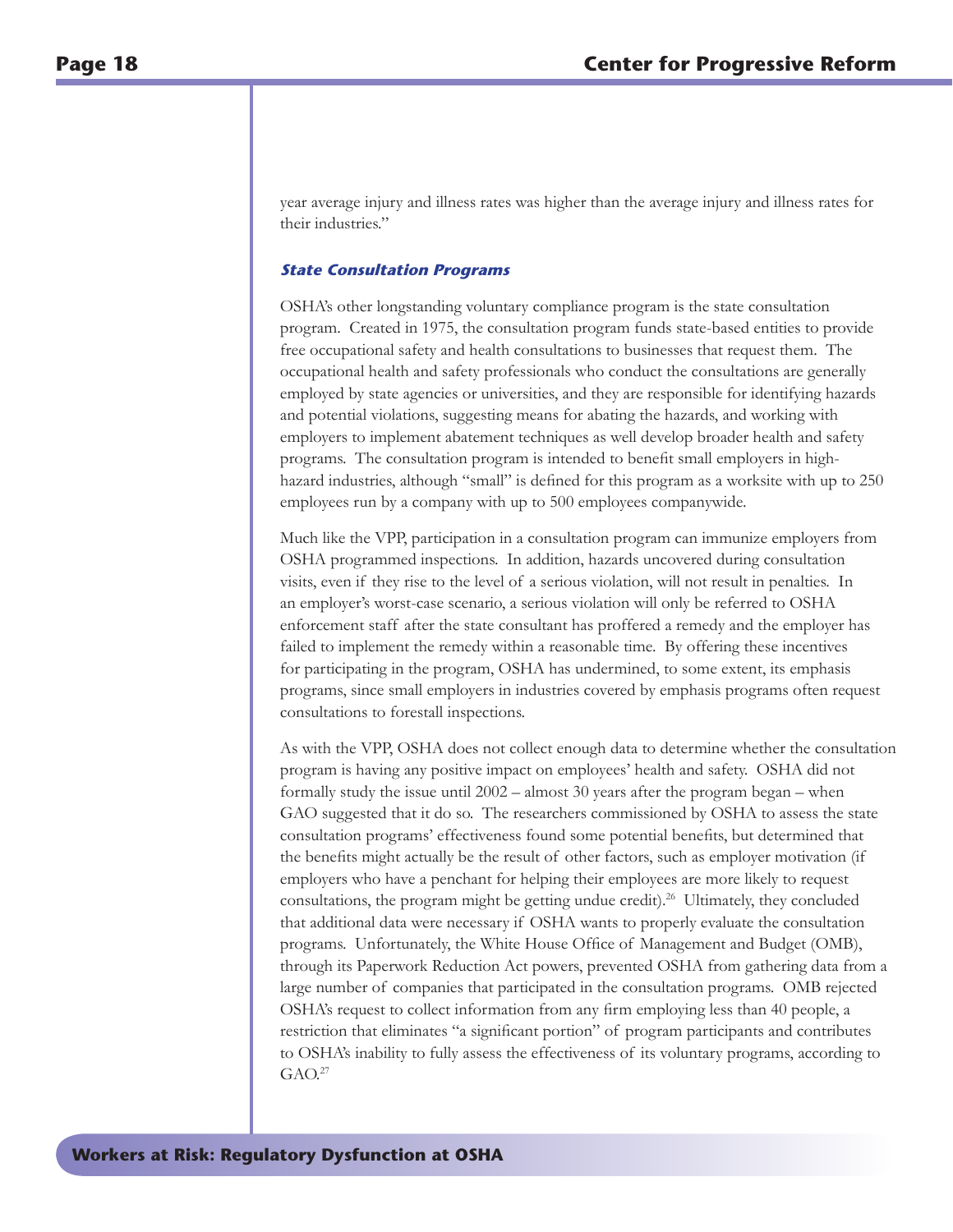## **Divided and Conquered**

When Congress passed the OSH Act in 1970, it opted for a separation of policymaking functions that has had significant consequences for the development of federal occupational safety and health policies. Congress divided the responsibility for protecting workers among three agencies – OSHA, NIOSH, and the Occupational Safety and Health Review Commission (OSHRC). NIOSH was tasked with researching causes of, and solutions to, occupational safety and health problems. OSHA, of course, was given the power to promulgate and enforce safety and health standards. And OSHRC was put in charge of adjudicating disputes between OSHA and employers who wanted to challenge a citation for failure to comply with the agency's standards. Not only did Congress divide occupational safety and health policymaking authority between the three agencies, it set up administrative barriers between them. OSHA was placed in the Department of Labor, NIOSH was set up in the Department of Health, Education and Welfare (now Health and Human Services), and OSHRC was established as an independent commission made up of three commissioners appointed by the President for staggered terms.

#### **The Research Divide**

Because NIOSH's research agenda does not always track OSHA's research agenda, NIOSH's research is unused or underused by OSHA's regulatory staff, who end up doing or commissioning research that could have been done by NIOSH. In the mid-1990s, some members of Congress found the NIOSH-OSHA coordination problems to be so severe that they attempted to eliminate NIOSH, "claiming NIOSH duplicates the research of OSHA, the EPA, the National Safety Council, and private industry."28 A bifurcated leadership structure is partly to blame. With no specific person or office in charge of coordinating NIOSH research and OSHA's needs, it is inevitable that their paths would stray. Further, NIOSH, in response to calls for its dissolution, made the strategic choice to adopt two new programs that effectively detached NIOSH from OSHA completely. First, NIOSH established a new research prioritization program called NORA (National Occupational Research Agenda) that marginalized OSHA's input into NIOSH's future direction. Second, NIOSH began

emphasizing a "research to practice," or "r2p," mission, in which the primary target for NIOSH's research is not OSHA, but employers, employees, and their representatives.

NORA operates under a committee structure that includes such a wide variety of stakeholders that it marginalizes OSHA's role in setting NIOSH's agenda. Granted, the NORA sector programs are not the sole determinant of NIOSH's research agenda. NIOSH's work is also organized into 24 "cross-sector" programs that are linked to specific adverse health outcomes, statutory programs, and global efforts. The cross-sector programs include, for example, musculoskeletal disorders, exposure assessment, and

| <b>TABLE 3. NORA Council Structure</b>  |                                                  |  |  |
|-----------------------------------------|--------------------------------------------------|--|--|
| <b>Sector Council</b>                   | <b>Number of OSHA</b><br><b>Staff on Council</b> |  |  |
| Agriculture, Forestry, and Fishing      | $0$ of $61$                                      |  |  |
| Construction                            | 4 of 133                                         |  |  |
| <b>Healthcare and Social Assistance</b> | 1 of 34                                          |  |  |
| Manufacturing                           | 1 of 56                                          |  |  |
| Mining                                  | n/a                                              |  |  |
| <b>Services</b>                         | 1 of 70                                          |  |  |
| Transportation, Warehousing, Utilities  | $0$ of 60                                        |  |  |
| <b>Wholesale and Retail Trade</b>       | 0 of 35                                          |  |  |

**Workers at Risk: Regulatory Dysfunction at OSHA**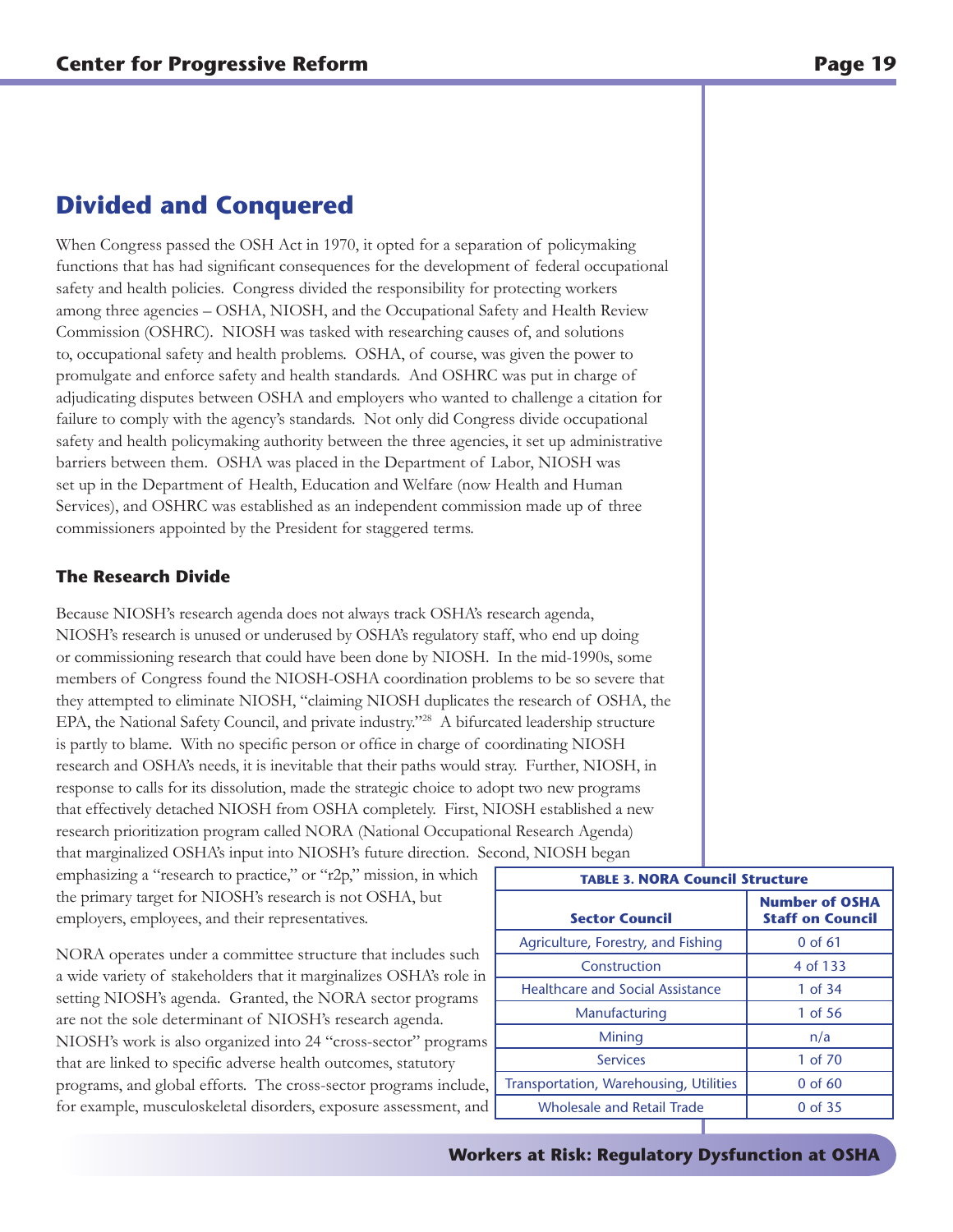nanotechnology. But, as with the NORA sector councils, the cross-sector program agendas are not developed through consultation with OSHA as a matter of standard practice, thereby limiting their utility for OSHA.

At NIOSH's request, the National Academies of Science undertook a systematic review of several NORA and cross-sector research programs to assess their relevance and effectiveness in relation to occupational health. Tellingly, NAS scored the relevance of the different programs' research agendas on two factors: (1) whether research focused on high-priority research areas (not necessarily priorities for OSHA); and (2) whether NIOSH appropriately transferred its research results to employers and employees (transfer to OSHA was essentially an afterthought). So, for example, NIOSH's respiratory disease (cross-sector) research program received a top score for relevance even though NAS concluded that "[c]urrent institutional silos [between NIOSH and other relevant federal agencies] obstruct the efficient use of resources and development of knowledge."29

Congress intended that NIOSH be the scientific arm of OSHA, which clearly has not happened. Congress separated NIOSH from OSHA to protect the integrity of its scientific enterprise, but this separation comes at a high price—its output is of limited utility to OSHA. Other agencies, such as FDA and EPA have their scientists in house, proving that this divide is unnecessary.

#### **The Enforcement Divide**

While the NIOSH-OSHA division of power slows the development of new health and safety standards, the OSHA-OSHRC split creates complicates the enforcement of what few standards OSHA develops. Congress adopted the split-enforcement model in the OSH Act in response to claims from industry that employers' rights to due process are best preserved when the prosecuting agency (OSHA) is institutionally separated from the adjudicating agency (OSHRC).<sup>30</sup> But there is little evidence that these perceived benefits outweigh problems with efficiency and policy coordination. Employers' challenges to OSHA citations can take many years to resolve and, in the meantime, the employer can delay abatement of the cited hazard. At times, OSHRC has been without its full complement of commissioners because of disputes between the President and the Senate over certain nominees. A partial commission can be responsible for significant delays in the appellate process. OSHA, however, has no means of insisting that OSHRC do a more efficient job of resolving claims. Moreover, OSHRC works as a one-way ratchet: employers can challenge OSHA citations, but employees and their representatives have no power to challenge the terms of settlement agreements between employers and OSHA. Unlike settlement agreements negotiated under the Clean Air Act and other public health-related statutes, OSHA's settlements are not subject to public review and comment.

Another problem with the split-enforcement model is its effect on OSHA's ability to interpret the OSH Act and its regulations to protect workers. For years after Congress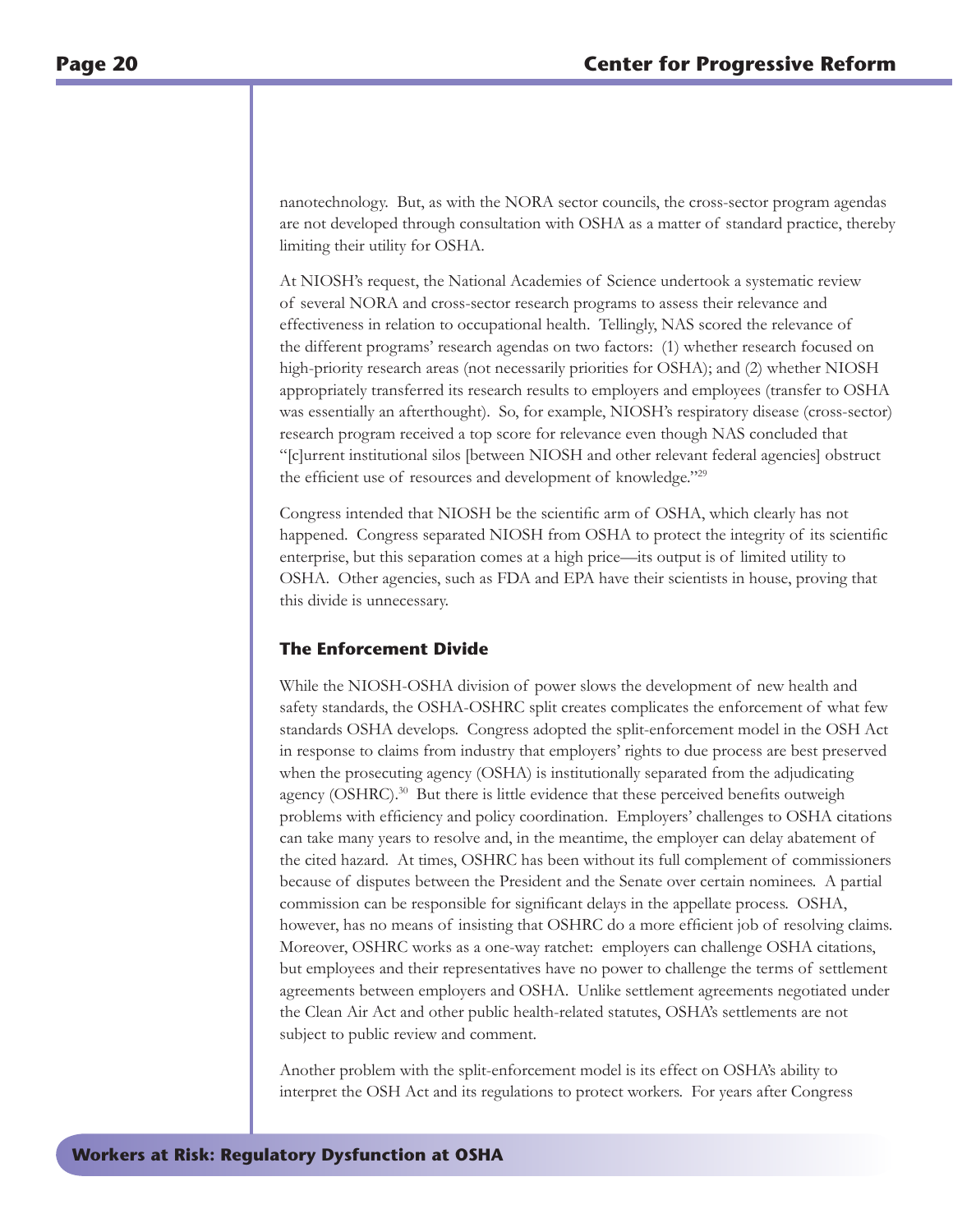passed the OSH Act, OSHRC took the position that Congress, by granting the Commission the power to adjudicate disputes about OSHA citations, gave it the power to make broad policy determinations. OSHA, on the other hand, argued that OSHRC should accept OSHA's interpretations of the OSH Act and simply engage in case-specific fact-finding to affirm, modify, or vacate individual OSHA citations and penalties. In 1991, in *Martin v. OSHRC*, the Supreme Court sided with OSHA in holding that reviewing courts must defer to OSHA's interpretation of the OSH Act contained in its regulations when confronted with conflicting, but reasonable, interpretations held by OSHA and OSHRC.<sup>31</sup>

Notwithstanding the Supreme Court's unambiguous recognition of OSHA's fundamental supremacy in setting occupational safety and health policy, OSHRC keeps fighting to retain policymaking power by reading the Supreme Court's opinion in a narrow manner.<sup>32</sup> OSHRC's trick is to argue that OSHA's reading of its own standards or the OSH Act are unreasonable, allegedly making *Martin* inapplicable and giving OSHRC the power to decide the case based on its own interpretation.<sup>33</sup> In one case, OSHRC used that approach, was overturned by the Eighth Circuit, and drafted such a narrow follow-up decision that one prominent attorney for large employers suggested OSHRC's interpretation of the relevant law might apply everywhere but the Eighth Circuit.<sup>34</sup>

Until OSHRC is directed to defer to OSHA's policymaking decisions, disputes between the two institutions will continue to arise, sowing seeds of confusion for employers, employees, and OSHA inspectors. Only one other agency in the entire federal government is the subject of a similar arrangement – the Mine Safety and Health Administration (MSHA). In the rest of the government, the Administrative Procedure Act (APA) protects the rights of defendants without the problems that result from the split-enforcement arrangement.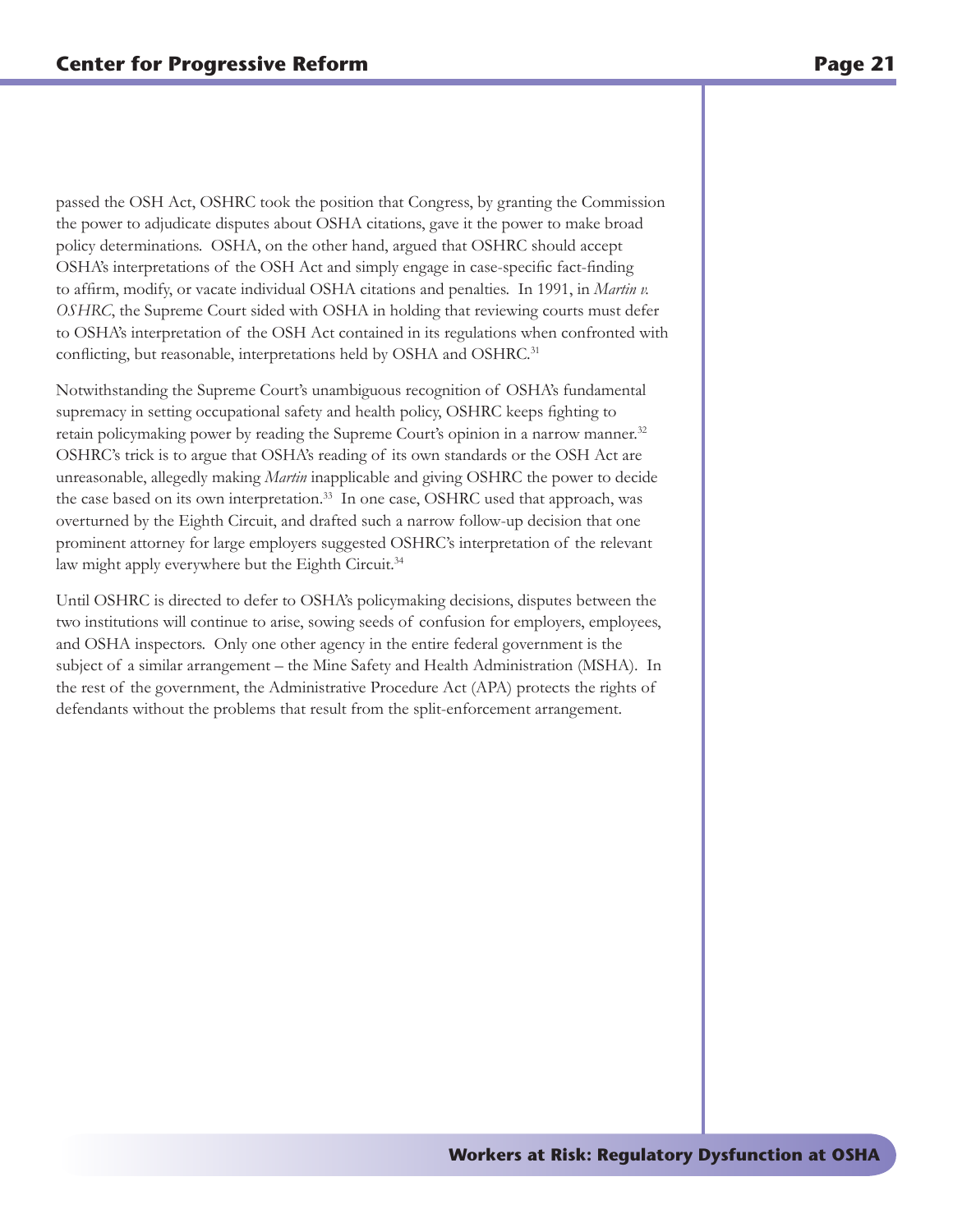## **Recordkeeping Woes**

While we can say with certainty that too many workers contract illnesses, suffer injuries, and are killed in this country as a result of hazardous working conditions, recordkeeping problems at OSHA and the Bureau of Labor Statistics (BLS) prevent the detailed analysis of illness, injury, and fatality data that would enable OSHA's staff to determine the best targets for enforcement and the most effective regulatory tools. OSHA depends on three databases – BLS's Annual Survey of Occupational Injuries and Illnesses (SOII), BLS's Census of Fatal Occupational Injuries (CFOI), and OSHA's Integrated Management Information System (IMIS) – that need to be improved.

#### **BLS – SOII**

Each year, BLS surveys about 174,000 establishments to gather data from their OSHArequired injury and illness logs. BLS uses these data to estimate the total number of injuries and illnesses suffered by U.S. workers. Researchers have found that BLS likely misses between 20 and 70 percent of all injuries and illnesses.<sup>35</sup> The SOII will have some inherent uncertainty, since it is based on a sampling survey and not a comprehensive and precise count of injuries or illnesses, but the uncertainty could be minimized. There are three main reasons why the SOII data are incomplete:

- 1. BLS focuses only on occupations covered by the OSH Act, so injuries and illnesses suffered by the self-employed, household workers, workers on small farms (i.e., less than 11 employees), and federal government employees are not counted. State government employees are only counted for state-level statistics.
- 2. BLS's reliance on employers' OSHA logs reduces the likelihood that long-latency illnesses (e.g., cancer caused by air contaminants) will be counted. Employers do not track illnesses suffered by former employees.
- 3. Employers' safety programs include both disincentives for reporting work-related injuries or illnesses (disciplinary actions and mandatory drug testing following on-the-job injuries) and incentives for keeping quiet (prizes awarded for extended periods without reported injuries). The programs help employers minimize workers' compensation premiums and reduce the possibility for OSHA inspections.

BLS is currently working with OSHA and state agencies to figure out a way to count injuries or illnesses suffered by public employees. In addition, BLS is surveying individual employers to determine why some injuries and illnesses are reported to workers' compensation programs but not on OSHA logs. Finally, BLS is working with NIOSH on a pilot program that uses multiple databases – not just OSHA logs – to estimate injury and illness rates.<sup>36</sup>

#### **BLS – CFOI**

The strong point of the CFOI is that it uses a variety of data sources with the goal of developing a comprehensive census, rather than just a survey, of occupational fatalities.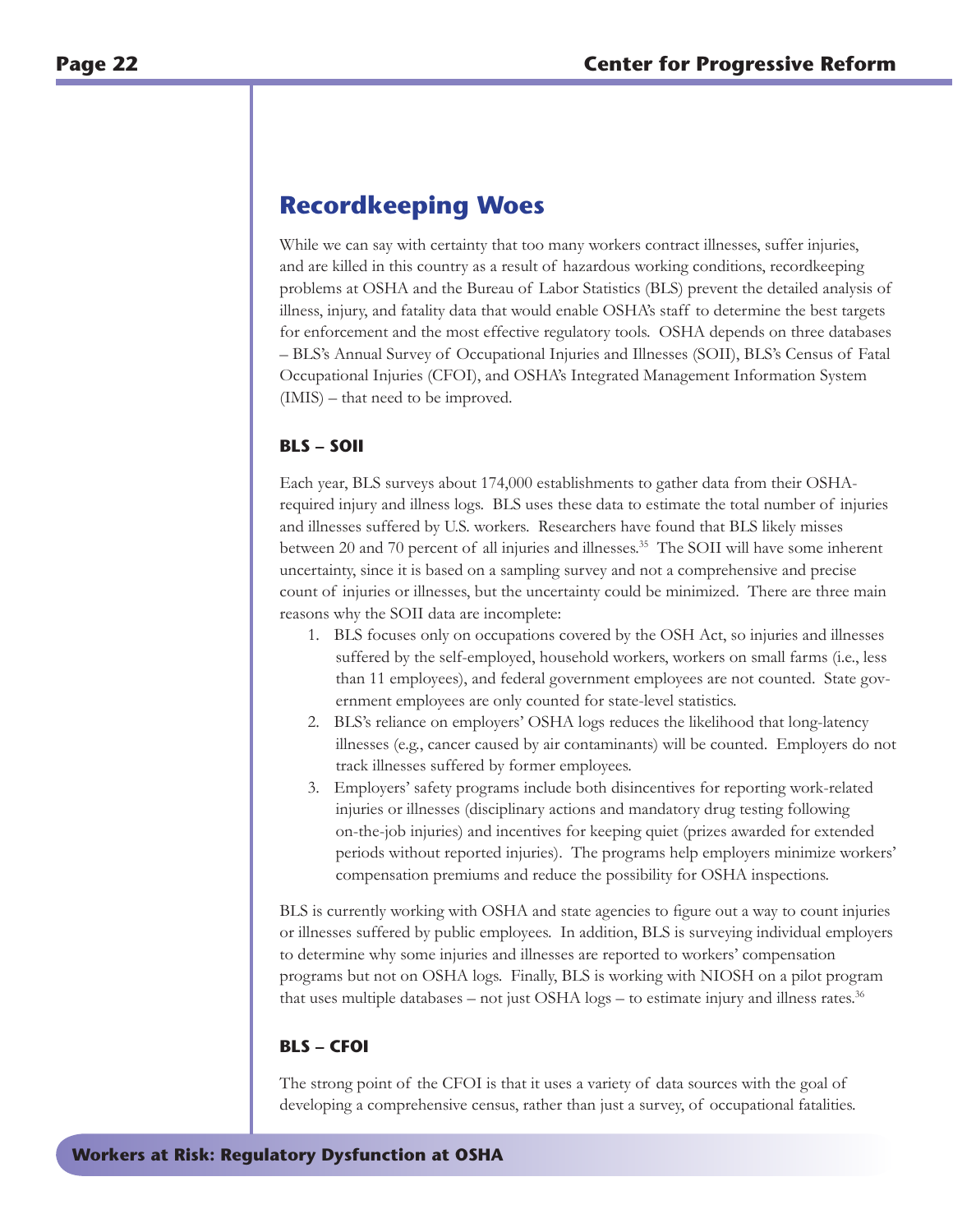Following a critical 1987 report by the National Academies of Science that suggested BLS had uncounted fatalities by up to 50 percent, it established a new system for obtaining data from a variety of sources. As a result, many occupational fatalities are counted in the CFOI database. But the CFOI only captures accurately deaths caused by occupational injury. Deaths caused by occupational illnesses, particularly long-latency illnesses, are not accurately captured, greatly reducing the CFOI's coverage and its utility for OSHA in setting health standards.

#### **OSHA – IMIS**

While the CFOI and SOII numbers are useful tools for setting rulemaking priorities or targeting industries and worksites for inspection, OSHA needs another database to analyze retrospectively the effectiveness of its inspection programs. Following each inspection, OSHA inspectors record the results of the inspection and all relevant information about penalties and settlements in the IMIS database. If the system functioned well, it would organize and make accessible large amounts of information that OSHA officials could use to determine the effectiveness of enforcement emphasis programs, consultation and voluntary programs, and other efforts to improve occupational health and safety.

However, the decades-old database has serious functionality issues, and gaps in the data it contains greatly limit its utility. IMIS was originally designed in the 1980s, and the basic software has not been updated since. Its obsolescence is well recognized, but OSHA currently has no plans to update the system. GAO has documented the fundamental flaws in IMIS that frustrate any formal analyses of OSHA inspections. For instance, individual worksites are not assigned unique identifiers, so inspections, consultations, worker injuries, and other key datapoints cannot be linked easily.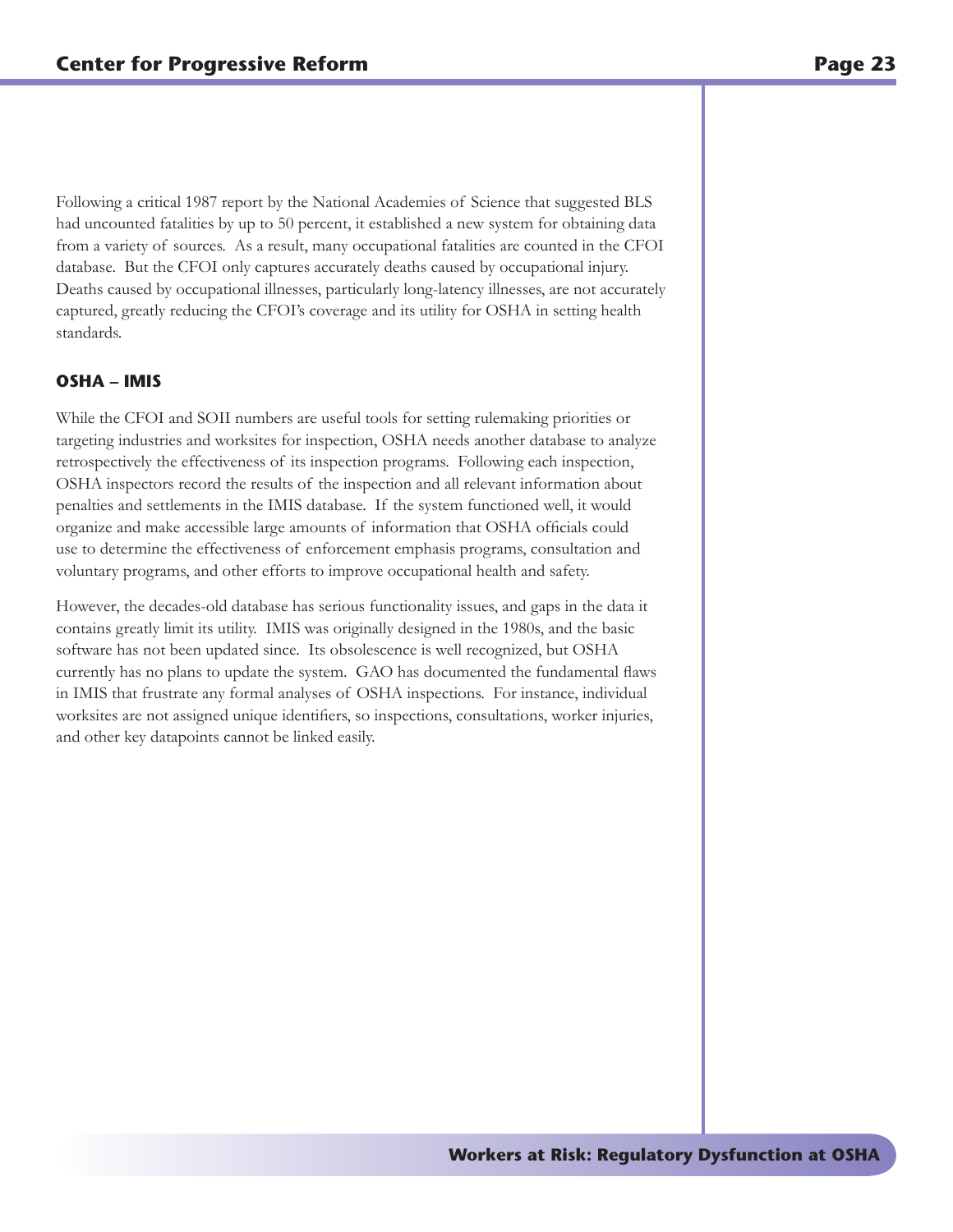## **Recommendations for Reform**

With its inadequate resources, outmoded statutory authority, misbalanced emphasis on voluntary compliance programs, imprecise understanding of injury and illness rates, and the almost complete failure to issue safety and health standards, OSHA was in dire straits when George W. Bush left office. Fortunately, President Obama has appointed a Secretary of Labor, Hilda Solis, and OSHA officials, David Michaels and Jordan Barab, all of whom have professional backgrounds that evidence a strong belief in OSHA's capacity to be an agent for positive change. To affect that change, OSHA will need more resources and an improved statute. But OSHA should also focus its attention on reforms that the agency can implement without the need to mobilize the broad resources necessary to accomplish legislative reform. CPR is in the process of convening a work group of national experts to develop a blueprint for overhauling OSHA, using all available tools, including dramatic increases in the agency's budget and new statutory authority. This paper, intended to be a threshold analysis of what makes OSHA so dysfunctional, will therefore confine itself to administrative reforms that are within the existing legal authority of the Obama Administration to implement.

#### **Enforcement**

For the first time in decades, OSHA's enforcement staff is growing. The 111th Congress and the Obama Administration provided OSHA with the funds to hire 130 new inspectors, many of whom will be bilingual.

**As important as it is for OSHA to build its enforcement staff, it is more important that the enforcement program be properly designed to maximize the staff 's effectiveness. OSHA's new leadership should reassess the scope and design of the special emphasis programs used to target inspections.** Certain NEPs have broader implications than others. For instance, OSHA analysis of the chemical or petroleum refining industries' successes and failures in implementing process safety management (PSM) policies might help OSHA understand how PSM can be used effectively in other industries. But other NEPs – those focused on specific hazards or industries – might be targeting phantom problems or workplaces that are less hazardous than those that would be targeted through the SST program or through local and regional emphasis programs that do a better job of taking into account the professional experiences of inspection staff.

**OSHA inspectors should expand their use of the general duty clause to better protect workers from health hazards.** Hundreds of chemicals used by industry lack OSHA-derived permissible exposure limits (PELs), limiting OSHA inspectors' ability to protect workers through the use of citations. This failure to protect workers exists even for chemicals that have been identified as hazards by another government or standard-setting NGO. OSHA has the power to cite employers for general duty clause violations when an employee is exposed to a recognized hazard that has caused or is likely to cause death or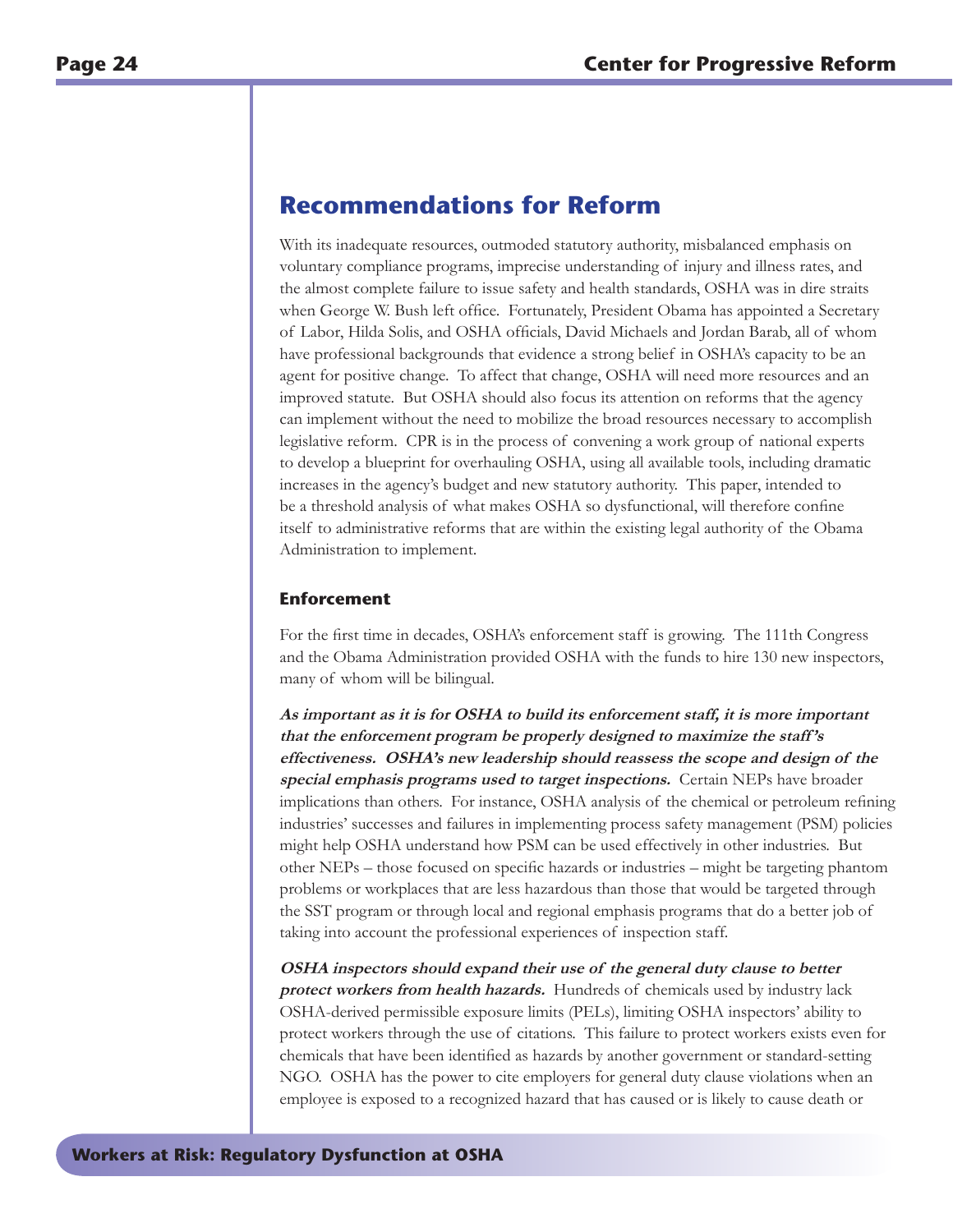serious physical harm, and there is a feasible means of abating the hazard. Where an outside group has established an occupational health standard that is well-recognized and feasible, OSHA should use that standard as the basis for a general duty clause citation against any employer whose employees are exposed to the chemical above the standard.

OSHA's post-inspection procedures are also ripe for review. The statutory limits on penalties for violating the OSH Act are strikingly lower than limits under other public health and safety statutes, yet OSHA's standard practice is to discount proposed penalties before announcing them. This policy not only puts the agency in a poor negotiating position against the employer found to be in violation of the law, but also reduces the deterrent effect of OSHA's enforcement program on other employers. Following the 2009 inspection of BP's Texas City refinery, OSHA proposed full penalties for each of the 439 willful violations of the PSM standard that OSHA inspectors discovered, leading to a record fine of \$87.4 million. OSHA should employ a similar "get tough" policy in appropriate cases, rather than automatically reducing fines to prompt settlements.

**Further, OSHA should enhance its criminal enforcement arm.** Between 2003 and 2007, OSHA inspectors referred just 21 percent of eligible cases to the Department of Justice for prosecution, and DOJ chose to pursue just 4 percent of the referred cases.37 The Solicitor of Labor should work with OSHA's enforcement division to train inspectors to gather better evidence for criminal violations of the OSH Act. But in light of the weak criminal penalties in the OSH Act, the agency should also work with state and local prosecutors to prompt state criminal indictments of employers following the death of a worker in circumstances where such a penalty is warranted. OSHA could employ specially trained inspectors to assist local authorities in gathering the necessary evidence and the Solicitor of Labor could designate a lawyer in his office to serve as a liaison with state and local officials for this purpose. Cal-OSHA has employed this approach with some success.

**In any enforcement case that OSHA chooses to settle with a cited employer, OSHA should allow the public an opportunity to comment on the consent order or other terms of the settlement.** The public, especially employees, their representatives, and the victims or families of victims injured in an accident should have a chance to see the proposed terms of settlement and comment in writing to OSHA's attorneys. Other public health statutes (e.g., the Clean Air Act)<sup>38</sup> require government agencies to publish in the *Federal Register* a notice of settlement agreements. Even without an amendment to the OSH Act, OSHA has the power to involve stakeholders in the process of settling enforcement actions.

**OSHA must also reassess the proper balance between traditional enforcement (i.e., inspections) and compliance assistance.** With its current inspection force, OSHA only has the capacity to undertake formal investigations at a fraction of worksites in a given year. Compliance assistance programs – in particular, the consultation program – can provide a useful tool for ensuring that employers are fulfilling their duties under the OSH Act, but these programs are only suitable for some situations. Large employers do not fit the profile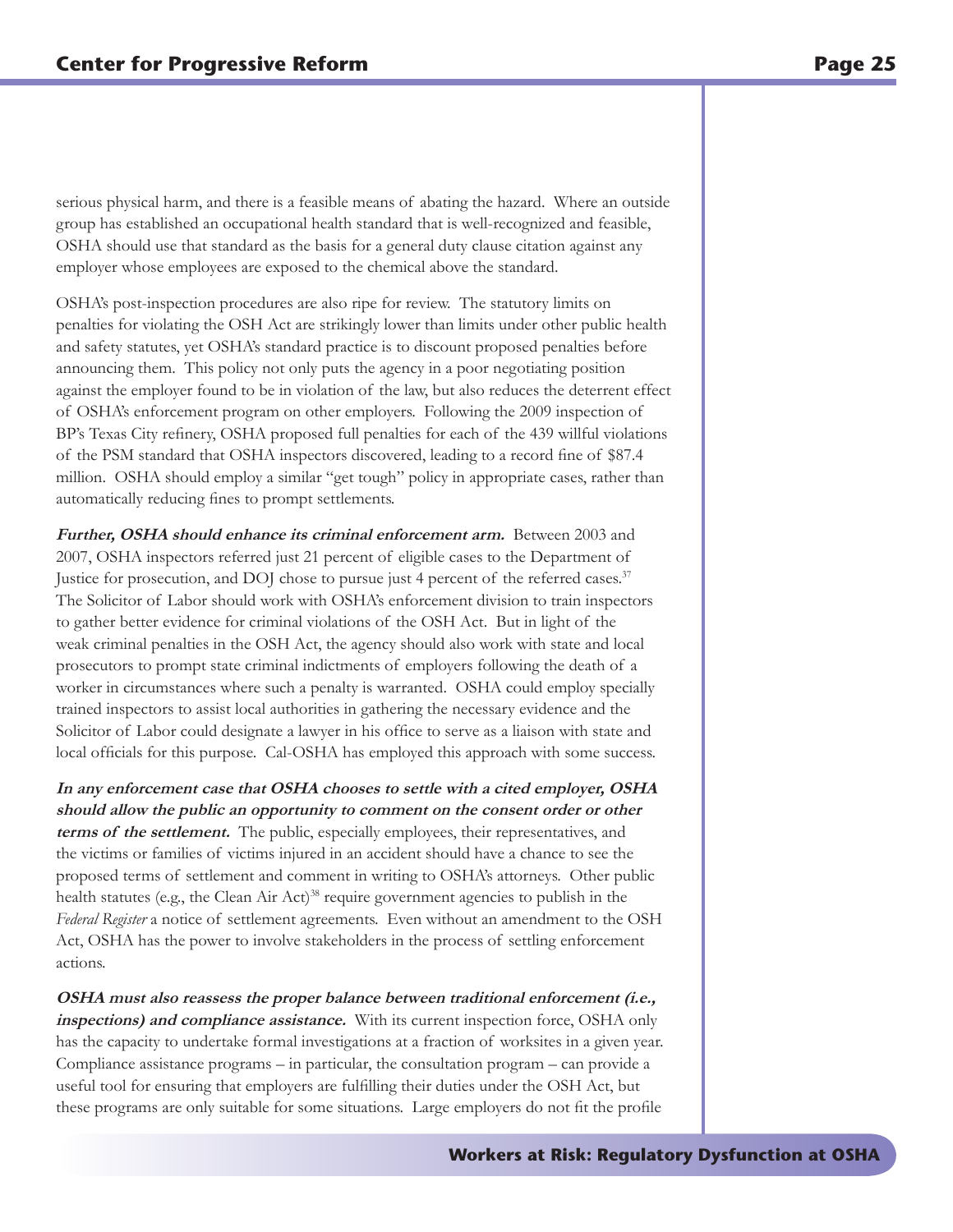of companies that need the free resources provided by the state compliance assistance programs. Large employers, for example, can presumably hire staff or consultants to assist them in complying with OSHA standards. The VPP may be more suitable for large employers, but OSHA should revise the standards for participation. To earn the recognition that comes with participation in the VPP, companies should be required to do more than establish that they have lower-than-average injury and illness rates. They should demonstrate a commitment to worker health and safety by voluntarily adopting more stringent health and safety controls than those minimally required by law (e.g., by adopting TLVs in place of PELs). And OSHA should drop employers that fail to maintain exemplary records from the VPP program. VPP participants are exempted from certain inspections, and they should have to earn that privilege.

**OSHA has renewed its request with OMB to survey some smaller employers. OMB should approve OSHA's request or, better yet, expand it to cover a larger number of small employers so that OSHA can assess the effectiveness of its consultation programs.** More broadly, OSHA should ask OMB for additional funding and authority to collect data that evaluates whether its consultation and other cooperative programs have a positive impact on employer's safety and health records.

#### **Recordkeeping**

**In order for OSHA and stakeholders to properly assess the effectiveness of its rules, enforcement priorities, and other regulatory programs, the agency needs to significantly improve its recordkeeping policies.** The most glaring problem is the agency's outdated Integrated Management Information System (IMIS), which was originally designed to link enforcement data with other agency resources. But IMIS has not been updated to take advantage of the vast improvements in computer hardware and software since it originally came on-line in the 1980s. To make IMIS a truly integrated system, OSHA should create unique identifiers for each employer and worksite and develop tools for linking the agency's enforcement records to employer injury and illness logs, workers' compensation records, and social security disability records. IMIS should also have a web-based interface (with adequate privacy protections) that would enable employers, workers, union officials, researchers, and other interested parties to access all records. The Obama Administration should ask Congress for a one-time appropriation to hire staff and/or consultants to modernize the IMIS system as suggested above.

**OSHA also needs to work with the Bureau of Labor Statistics to improve the quality of national injury and illness statistics.** Academic researchers have developed techniques for combining multiple data sources in a way that enables them to provide better estimates of the incidence of occupational injuries and illnesses than OSHA's and BLS's programs. Those researchers have uncovered systematic undercounting by OSHA and BLS that undermine OSHA's efforts to identify and eliminate occupational hazards.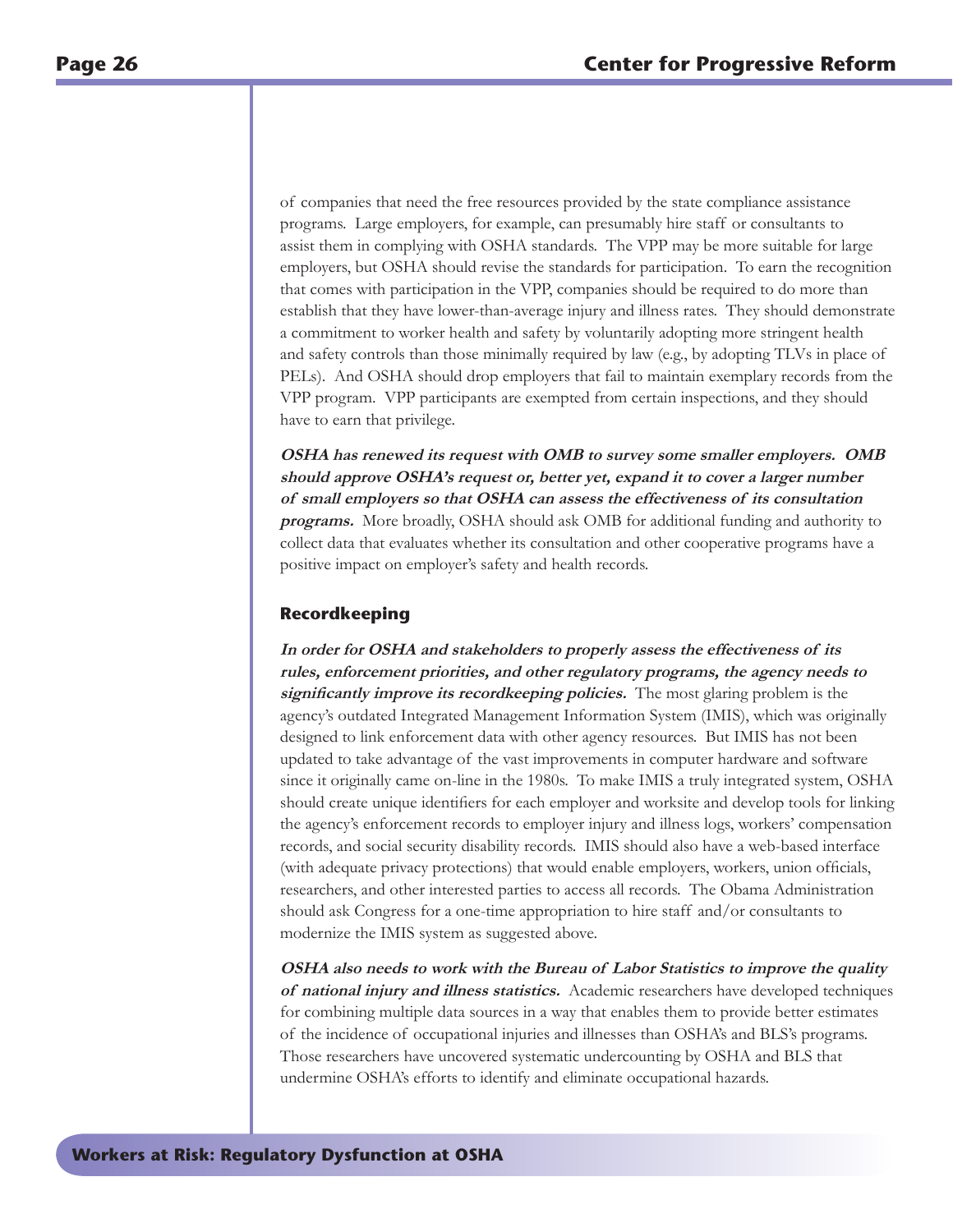**Furthermore, OSHA needs to address the incentives (e.g., prizes) and disincentives (e.g., disciplinary actions and drug testing) that employers use to prevent employees from reporting all occupational injuries and illnesses.** GAO has identified these tricks of the trade as one of the most significant causes of occupational injury and illness undercounting.<sup>39</sup> OSHA should consider the regulatory tools it could use to eliminate these programs.

#### **Rulemaking**

The OSH Act's  $\S$  6(b) standard-setting process is an abject failure. Of the more than 60,000 chemicals in commerce, OSHA has set standards for fewer than 1,000. The rulemaking process has essentially ground to a halt: In the past ten years, OSHA has finalized just a handful of new standards, one of them under court order. And to make matters worse, most of the health standards that OSHA has published are widely recognized as out-of-date and underprotective.

**OSHA should seek from OMB additional resources to beef up its regulation-writing capacity.** Far too often, OSHA has been unable to complete regulations, or has had to drop them, because it lacks the staff to do the necessary work. Now that the administration has expanded the number of inspectors at OSHA, it is time for the administration to expand OSHA's capacity to work on more than a few regulations at one time.

**In the meantime, OSHA should seek ways of maximizing the impact of the few safety and health standards that it has the budgetary capacity and legal authority to promulgate.** The Solicitor's Office could potentially speed up rulemaking by reassessing OSHA's burden of proof under the *Benzene* case. Although the Supreme Court required OSHA to demonstrate that exposure to the substance at issue poses a significant risk to workers, it also recognized that OSHA would lack sufficient evidence to estimate workplace health risk precisely. The Solicitor should consider whether such language opens the door for OSHA to engage in a more truncated evaluation of risk evidence and if such a move would make it possible for OSHA to promulgate health regulations more quickly.

**OSHA should also consider how it can avoid rulemaking delays caused by procedural hurdles imposed by other statutes**. 40 The Information Quality Act (a/k/a "Data Quality Act")<sup>41</sup> instructed the Director of OMB to "provide policy and procedural guidance to Federal agencies for ensuring and maximizing the quality, objectivity, utility, and integrity of information (including statistical information) disseminated by Federal agencies." In 2002, the Department of Labor issued department-wide guidelines for implementing the Data Quality Act that may require OSHA to send its risk assessments and economic feasibility analyses out for peer review. The Data Quality Act itself does not require peer review and OMB's 2004 guidance on the subject leaves agencies with some discretion in selecting the appropriate timing and scope of any peer review. OSHA should therefore run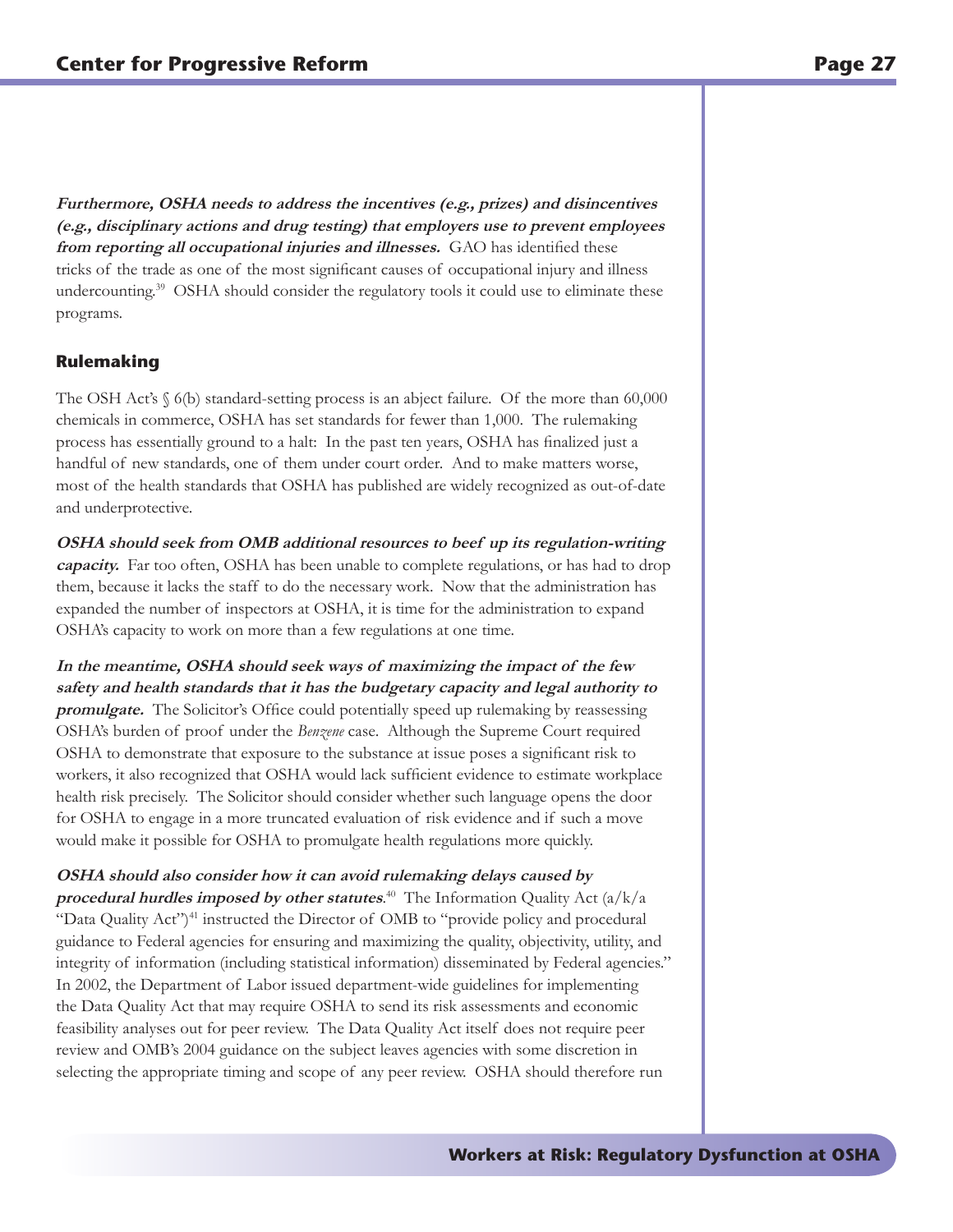any peer reviews it deems necessary concurrently with public notice and comment periods specified in notices of proposed rulemaking.

**Focusing rulemaking on generic standards that apply more broadly than singlechemical regulations has the potential to greatly improve OSHA's effectiveness.**  OSHA has experience with three types of broadly applicable, or generic, standards – industry-wide standards, multi-chemical standards, and work-practice standards. Utilizing generic rules to combine multiple hazards or agenda items into one rulemaking allows OSHA to engage stakeholders on a larger number of issues at each of these steps in the rulemaking process, eliminating the need to address smaller subsets of issues in a piecemeal fashion. While OSHA's follow-up analysis of stakeholders' input after each stage may take longer, at least the agency will be able to reduce the number of advisory committees it must convene, *Federal Register* notices it must publish, and hearings it must hold.

Moreover, the generic approach to rulemaking enables OSHA to address the full spectrum of risks that workers face. Rarely are workers exposed to a single hazard – more often, hazards exist in common combinations. OSHA's standards should reflect the realities of the workplace. As evidenced by the rise and fall of the ergonomics standard, however, the generic approach to rulemaking can be highly controversial, so OSHA must be judicious in its choice of rulemaking targets. Standards that apply to a single industry (e.g., refineries) or a specific health concern (e.g., chemicals that cross the placenta) might be good choices. OSHA should consider using a generic approach to update its PELs. By grouping PELs into sets of four or five chemicals that either pose similar hazards or are present in common work environments, OSHA might be able to move expeditiously through the hundreds of PELs that need to be updated based on new knowledge about risks and risk management.

The White House, too, has a role to play in speeding up OSHA's regulatory process. The White House's Office of Management and Budget should refrain from reviewing individual OSHA regulatory proposals, concentrating its energy instead on assessing longer-term issues. For instance, OMB's OSHA-focused staff could do an independent review of the efficacy of rulemaking versus voluntary compliance programs, in terms of occupational health outcomes, in an effort to help OSHA properly balance its limited resources. If OMB does not stop reviewing individual rules, OSHA should, at least, ensure better transparency regarding OMB's effect on the final rule by publishing all OMB comments in the relevant docket. Finally, the White House could amend the OMB peer review guidelines to clarify that agencies can conduct peer review during notice-and-comment periods.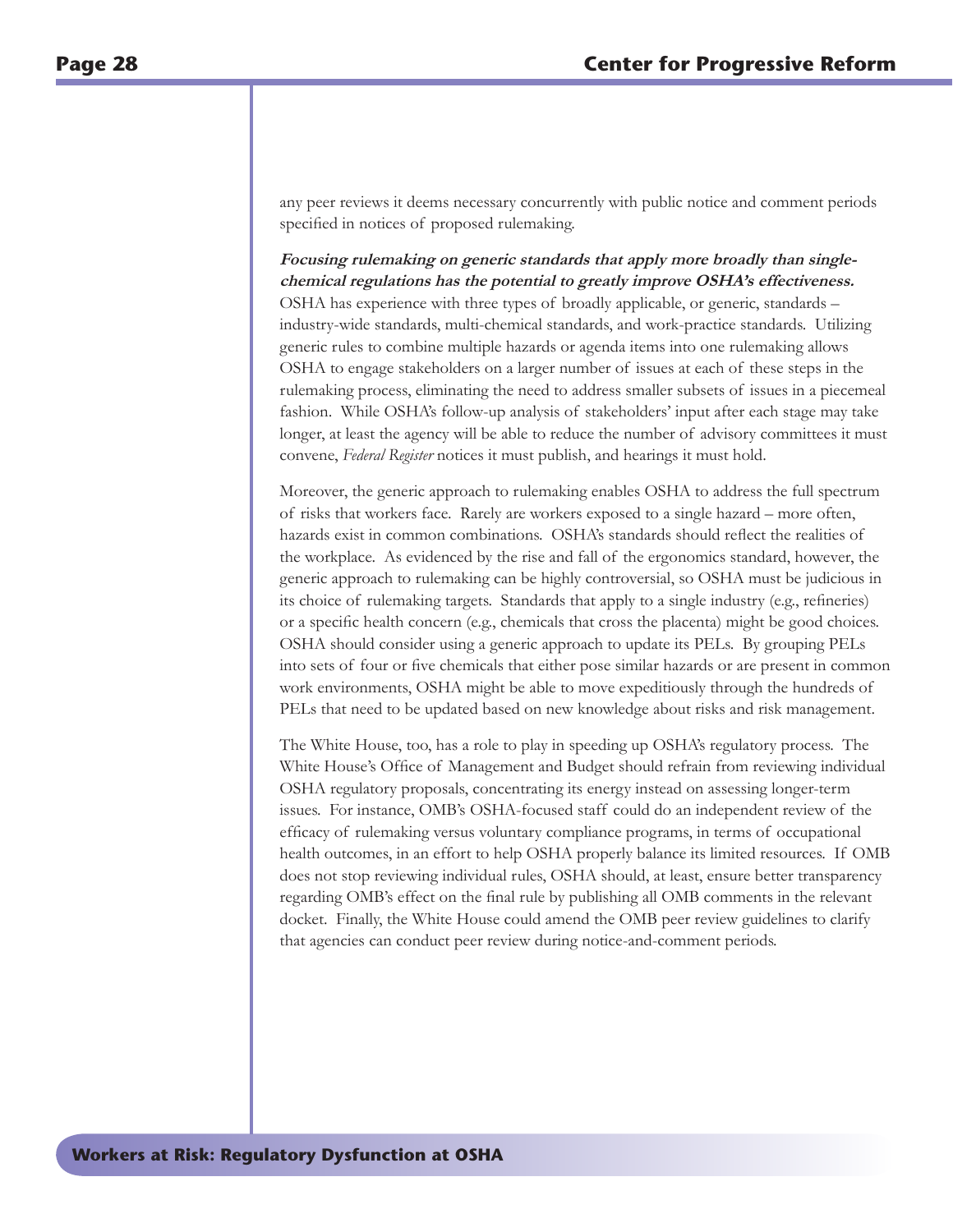## **Conclusion**

The distinctive characteristics of a dysfunctional regulatory agency – a budget that is obviously inadequate for the agency's vast mission, a governing statute that has not been modified to keep up with a modern regulatory environment, political interference with regulatory policies, and a consequent failure to make ongoing improvements for the people the agency is supposed to protect – appear in virtual caricature at OSHA. Congress, the White House, and – most importantly – OSHA itself, must take steps to change course from the path OSHA is taking toward obsolescence. The Obama Administration has taken some steps in that direction, but more is needed to protect America's workers.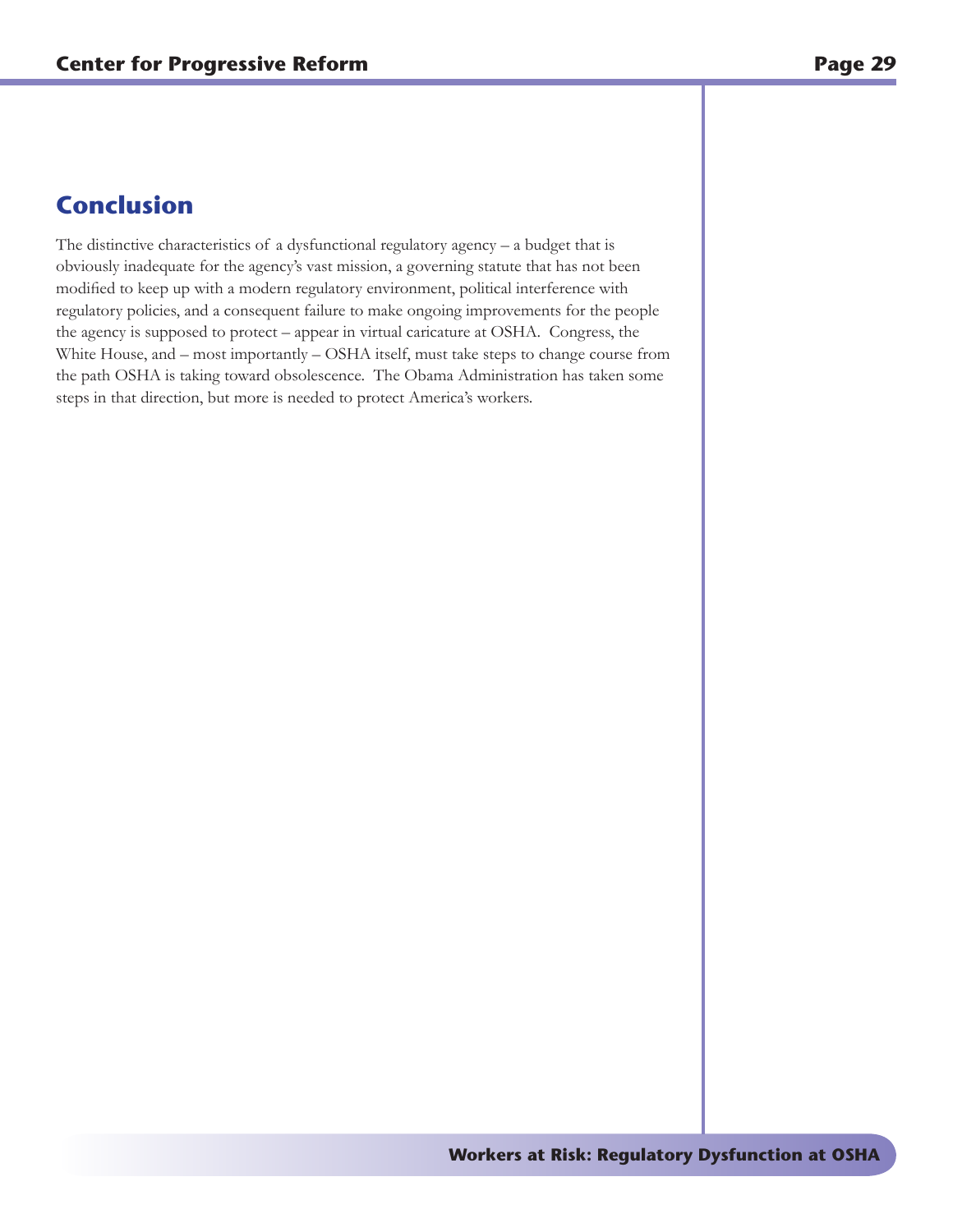## **End Notes**

- <sup>1</sup> Gov't Accountability Office, *WORKER SAFETY AND HEALTH: Safety in the Meat and Poultry Industry, While Improving, Could Be Further Strengthened*, GAO-05-96, 3-4 (Jan. 2005).
- <sup>2</sup> 29 U.S.C. § 652(8), OSH Act § 3(8).
- <sup>3</sup> Occupational Safety and Health Admin., *Section 610 and Executive Order 12866 Review of the Control of Hazardous Energy Sources (Lockout/Tagout) Standard 29 C.F.R. 1910.147: Results of OSHA's Lookback Review of the Standard* (Jan. 2000).
- <sup>4</sup> AFL-CIO, *Death on the Job: The Toll of Neglect*, *A National and State-by-State Profile of Worker Safety and Health in the United States*, 18<sup>th</sup> ed. (Apr. 2009).
- <sup>5</sup> *See* Frank Mirer, *The Breakdown of OSHA Standard Setting*, Testimony before the Subcommittee on Workforce Protections, Committee on Education and Labor, U.S. House of Representatives, April 27, 2007.
- 29 U.S.C. § 667; OSH Act § 18.
- <sup>7</sup> Testimony of Scott P. Schneider, Laborers' Health and Safety Fund of North America, before the Subcommittee on Workforce Protections, Committee on Education and Labor, U.S. House of Representatives, April 24, 2007; Cindy Skrzycki, *OSHA Withdraws More Rules Than It Makes, Reviewers Find*, Wash. Post, E-1, Oct. 5, 2004.
- <sup>8</sup> 448 U.S. 607 (1980).
- <sup>9</sup> Occup. Safety & Health Admin., *Occupational Exposure to Hexavalent Chromium; Final Rule*, 71 Fed. Reg. 10099, 10108-10225 (Feb. 28, 2006).
- <sup>10</sup> *United Steel Workers v. Marshall,* 647 F.2d 1189, 1265 (D.C. Cir. 1980).
- <sup>11</sup> *American Textile Mfrs. Inst. v. Donovan*, 452 U.S. 490 (1981).
- <sup>12</sup> Thomas O. McGarity and Ruth Ruttenberg, *Counting the Cost of Health, Safety, and Environmental Regulation*, 80 Tex. L. Rev. 1997 (2002) (examining industry-produced cost estimates); *see also* Winston Harrington, Richard D. Morgenstern, Peter Nelson, *On the Accuracy of Regulatory Cost Estimates*, Resources for the Future Discussion Paper 99- 18 (Jan. 1999) (assessing agency-produced cost estimates).
- U.S. CONGRESS, OFFICE OF TECHNOLOGY Assessment, *Gauging Control Technology and Regulatory Impacts in Occupational Safety and Health: An appraisal of OSHA's analytic approach*, OTA-ENV-635, *at* 50- 53 (Sept. 1995).
- 29 U.S.C. § 655(f); OSH Act § 6(f).
- <sup>15</sup> *AFL-CIO v. OSHA*, 965 F.2d 962 (11th Cir. 1992).
- <sup>16</sup> Gov't Accountability Office, *OSHA's COMPLAINT RESPONSE POLICIES: OSHA Credits Its Complaint System with Conserving Agency Resources, but the System Still Warrants Improvement*, GAO-04-658 (June 2004).
- OCCUPATIONAL SAFETY AND HEALTH ADMINISTRATION, OSHA's Field Operations Manual, CPL-02-00-148, *at* Chapter 3, § III. B. (Nov. 2009).
- <sup>18</sup> Gov't Accountability Office, *WORKPLACE SAFETY AND HEALTH: OSHA Can Strengthen Enforcement Through Improved Program Management*, GAO-03-45 *at* 10-13 (Nov. 2002).
- OCCUPATIONAL SAFETY AND HEALTH Administration, *Enhanced Enforcement Program,*  Directive CPL 02-00-145 (Jan. 1, 2008).
- <sup>20</sup> U.S. Dep't of Labor, Office of the Inspector GENERAL-OFFICE OF AUDIT, *Employers With Reported Fatalities Were Not Always Properly Identified and Inspected Under OSHA's Enhanced Enforcement Program*, Report No. 02-09-203-10-105 (Mar. 31, 2009).
- MAJ. STAFF, SENATE COMM. ON HEALTH, EDUCATION, Labor, and Pensions, *Discounting Death: OSHA's Failure to Punish Safety Violations That Kill Workers* (Apr. 29, 2009).
- <sup>22</sup> *See* Sidney A. Shapiro & Randy Rabinowitz, *Voluntary Regulatory Compliance in Theory and Practice: The Case of OSHA*, 52 ADMIN. L. REV. 1249 (2000) (noting the lack of evidence for the effectiveness of voluntary programs).
- <sup>23</sup> U.S. Gov't Accountability Office, *OSHA'S VOLUNTARY PROTECTION PROGRAMS: Improved Oversight and Controls Would Better Ensure Program Quality* 11, GAO-09-395 (May 2009).
- <sup>24</sup> Patricia Ware, *Process Safety Violations at Refineries 'Depressingly' High, OSHA Official Says*, BNA OCCUPATIONAL SAFETY & HEALTH DAILY, Aug. 27, 2009.
- <sup>25</sup> U.S. Gov't Accountability Office, *OSHA'S VOLUNTARY PROTECTION PROGRAMS: Improved Oversight and Controls Would Better Ensure Program Quality* 14, GAO-09-395 (May 2009).
- <sup>26</sup> John Mendeloff, Ph.D, and Wayne Gray, Ph.D, *Evaluation of the OSHA Consultation Program*, report prepared for the OSHA Office of Program Evaluation and Audits (July 2002).
- <sup>27</sup> Gov't Accountability Office, *WORKPLACE SAFETY AND HEALTH: OSHA's Voluntary Compliance Strategies Show Promising Results, but Should Be Fully Evaluated Before They Are Expanded*, GAO-04-378, *at* 29-30 (March 2004).
- <sup>28</sup> Cynthia Washam, *Working Toward a New NIOSH*, 104 Environmental Health Perspectives 484 (May 1996).
- <sup>29</sup> National Academy of Sciences, *Respiratory Diseases Research at NIOSH: Review of Research Programs of the National Institute of Occupational Safety and Health*  149 (March 2008).
- <sup>30</sup> George Robert Johnson, Jr., *The Split-Enforcement Model: Some Conclusions from the OSHA and MSHA Experiences*, 39 ADMIN. L. REV. 315, 346 (1987).
- <sup>31</sup> *Martin v. OSHRC*, 499 U.S. 144 (1991).
- <sup>32</sup> *See* Benjamin W. Mintz, *Administrative Separation of*  Functions: OSHA and the NLRB, 47 CATH. U.L. Rev. 877 (1998).
- <sup>33</sup> *See, e.g.*, *Solis v. Summit Contractors, Inc.*, 558 F.3d 815 (8th Cir. 2009).
- Stephen Lee, "Summit Decision in Contractor Case Not Expected to Affect Major Employers," BNA OCCUPATIONAL SAFETY & HEALTH DAILY, Aug., 19, 2009.
- <sup>35</sup> *See, e.g.,* K.D. Rosenman et al., "How much work-related injury and illness is missed by the current national surveillance system?" 48 J. Occup. ENVIRON. MED. 357 (2006); J. Paul Leigh, J.P. Marcin, T.R. Miller, "An estimate of the U.S. Government's undercount of nonfatal occupational injuries," 46 J. Occup. Environ. Med. 10 (2006).
- <sup>36</sup> *See* John W. Ruser, "Examining evidence on whether BLS undercounts workplace injuries and illnesses," Monthly Labor Review 20 (Aug. 2008).
- <sup>37</sup> MAJ. STAFF, SENATE COMM. ON HEALTH, EDUCATION, Labor, and Pensions, *Discounting Death: OSHA's Failure to Punish Safety Violations That Kill Workers* (Apr. 29, 2009).
- <sup>38</sup> 42 U.S.C. § 7413(g).
- <sup>39</sup> Gov't Accountability Office, *WORKPLACE SAFETY AND HEALTH: Enhancing OSHA's Records Audit Process Could Improve the Accuracy of Worker Injury and Illness Data*, GAO-10-10 (Oct. 2009); Greg Hellman, *AFL-CIO Says Survey Finds Evidence Of Practices Discouraging Injury Reporting*, 39 Occupational Safety & Health Reporter 1026 (Dec. 3, 2009).
- Chuck Gordon, personal communication, Jan. 4, 2010.
- <sup>41</sup> Pub. L. No. 106-554, § 515, Dec. 21, 2000.

Figure 2, Page 6: OSHA compliance staff data from AFL-CIO, *Death on the Job: The Toll of Neglect – A National and State-by-state Profile of Worker Safety and Health in the United States* (April 2009).

#### **Workers at Risk: Regulatory Dysfunction at OSHA**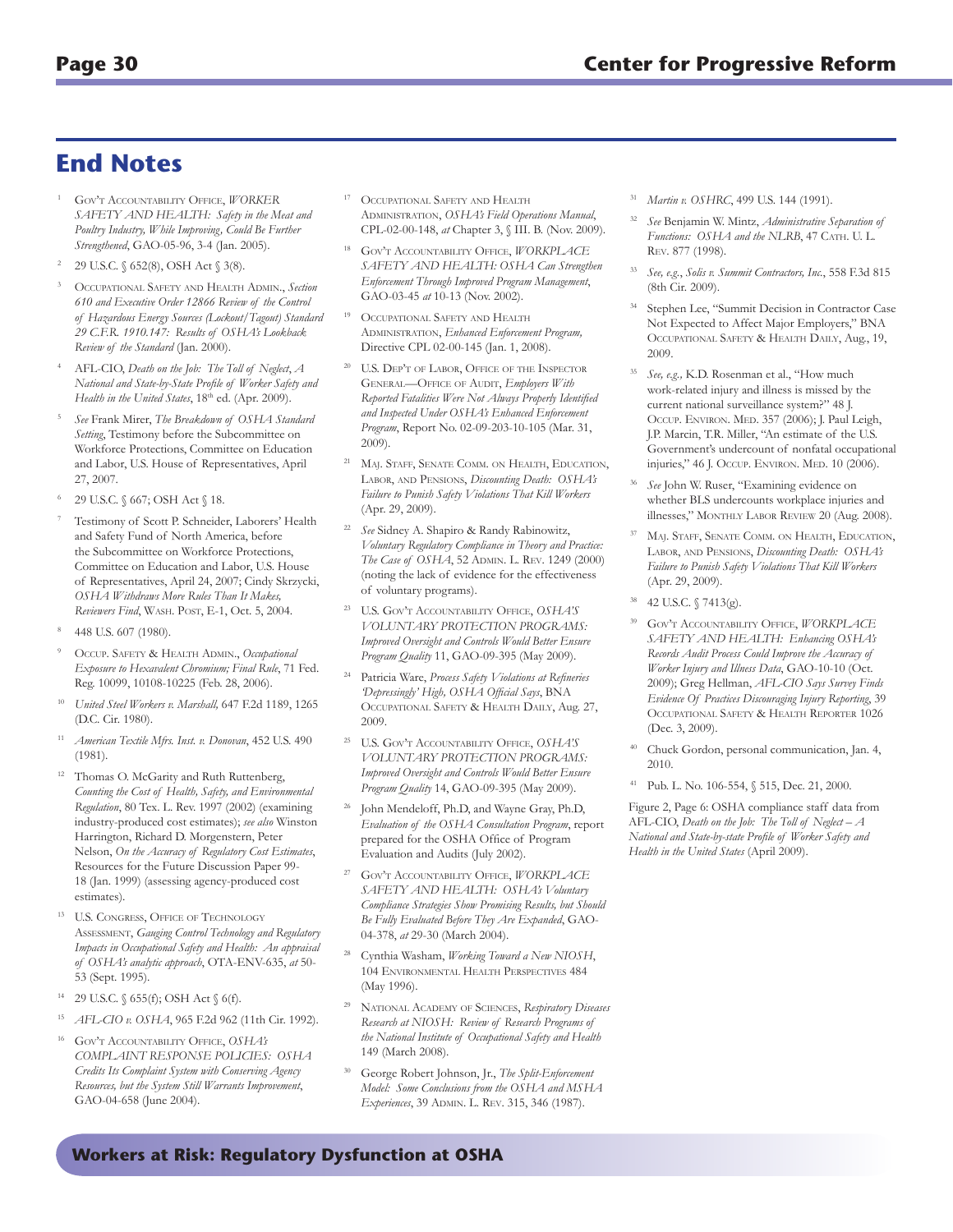## **About the Authors**



**Thomas O. McGarity** holds the Joe R. and Teresa Lozano Long Endowed Chair in Administrative Law at the University of Texas in Austin. He is a member of the Board of Directors of the Center for Progressive Reform, and the immediate past president of the organization. Professor McGarity has published widely in the areas of regulatory law and policy. With Sidney Shapiro, he wrote *Workers at Risk: The Failed Promise of the Occupational Safety and Health* 

*Administration,* which was an instrumental part of OSHA's "reinvention" in the 1990s.



**Rena Steinzor** is a Professor of Law at the University of Maryland School of Law, with a secondary appointment at the University of Maryland Medical School Department of Epidemiology and Preventive Medicine. Among the courses she teaches are risk assessment, critical issues in law and science, and a survey of environmental law. Professor Steinzor received her B.A. from the University of Wisconsin and her J.D. from Columbia Law School.

She joined the Maryland faculty in 1994 from the Washington, D.C. law firm of Spiegel and McDiarmid. From 1983 to 1987, Steinzor was staff counsel to the U.S. House of Representatives' Energy and Commerce Committee's subcommittee with primary jurisdiction over the nation's laws regulating hazardous substances. She is the President and a Director of the Center for Progressive Reform.



**Sidney Shapiro** holds the University Distinguished Chair in Law at the Wake Forest University School of Law and is the Associate Dean for Research and Development. He is a member of the Board of Directors of the Center for Progressive Reform. Professor Shapiro has taught and written in the areas of administrative law, regulatory law and policy, environmental policy, and occupational safety and health law for 25 years. Professor Shapiro has been

an active participant in efforts to improve health, safety, and environmental quality in the United States. He has testified before congressional committees on administrative law and occupational safety and health issues. With Tom McGarity, he wrote *Workers at Risk: The Failed Promise of the Occupational Safety and Health Administration*.



**Matthew Shudtz** is a Policy Analyst at the Center for Progressive Reform, providing research, drafting, coordination and other staff assistance to CPR's Clean Science and Corporate Accountability Issue Groups. Prior to joining CPR, Mr. Shudtz worked as a legal intern for the Natural Resources Defense Council and as a legal/legislative intern for the Chesapeake Bay Foundation.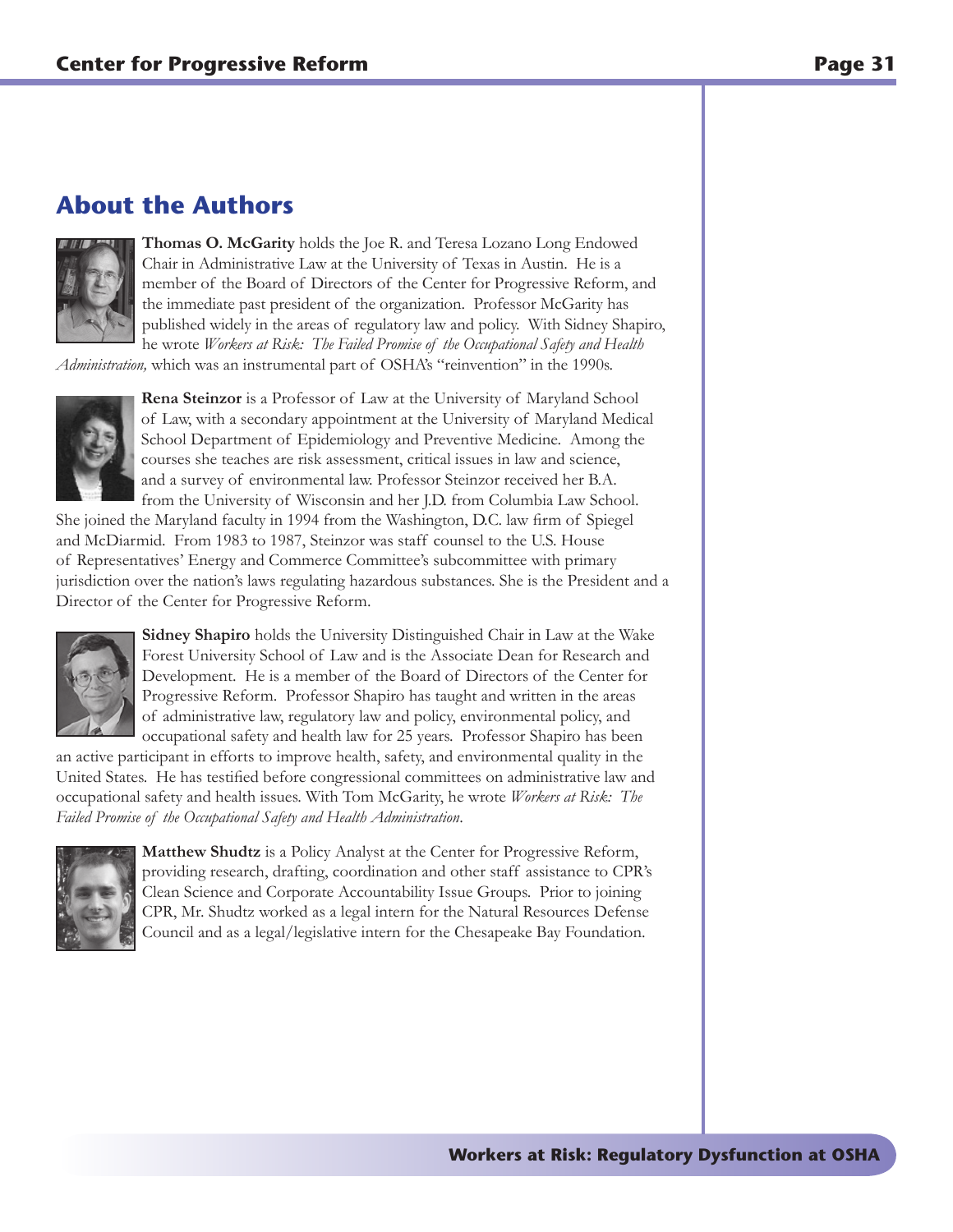## **Related Publications**

Available for download at www.progressivereform.org

#### **Regulatory Dysfunction: How Insufficient Resources, Outdated Laws, and Political Interference Cripple the 'Protector Agencies'**

By CPR Member Scholars Sidney Shapiro and Rena Steinzor, and CPR Policy Analyst Matthew Shudtz

CPR White Paper #906 describes the common causes of five federal regulatory agencies' inability to make continued improvements to public health and the environment after initial successes in the 1970s and 1980s. OSHA, along with EPA, FDA, NHTSA, and CPSC struggle to cope with changing regulatory burdens for three reasons: insufficient and imbalanced resources, outmoded laws, and centralized political decisionmaking.

### **A Return to Common Sense: Protecting Health, Safety, and the Environment Through 'Pragmatic Regulatory Impact Analysis'**

#### By CPR Member Scholars Rena Steinzor, Amy Sinden, and Sidney Shapiro, and CPR Policy Analyst James Goodwin

Traditional cost benefit analysis pervades the modern regulatory system, despite its known shortcomings in accurately assessing either the costs or the benefits of regulation. In CPR White Paper #909, we outline a new methodology for evaluating regulatory action. "Pragmatic Regulatory Impact Analysis" is a more explicit and transparent multidisciplinary, "weight-of-the-evidence" approach to decisionmaking.

#### **The Hidden Human and Environmental Costs of Regulatory Delay**

#### By CPR Member Scholars Catherine O'Neill, Amy Sinden, and Rena Steinzor, and CPR Policy Analysts James Goodwin and Yee Huang

Each year dozens of workers are killed, thousands of children harmed, and millions of dollars wasted because of unjustifiable delays in federal regulatory action. White Paper #907 uses three case studies—including OSHA's delayed rule on the use and operation of cranes and derricks—to identify the causes and costs of regulatory delay.